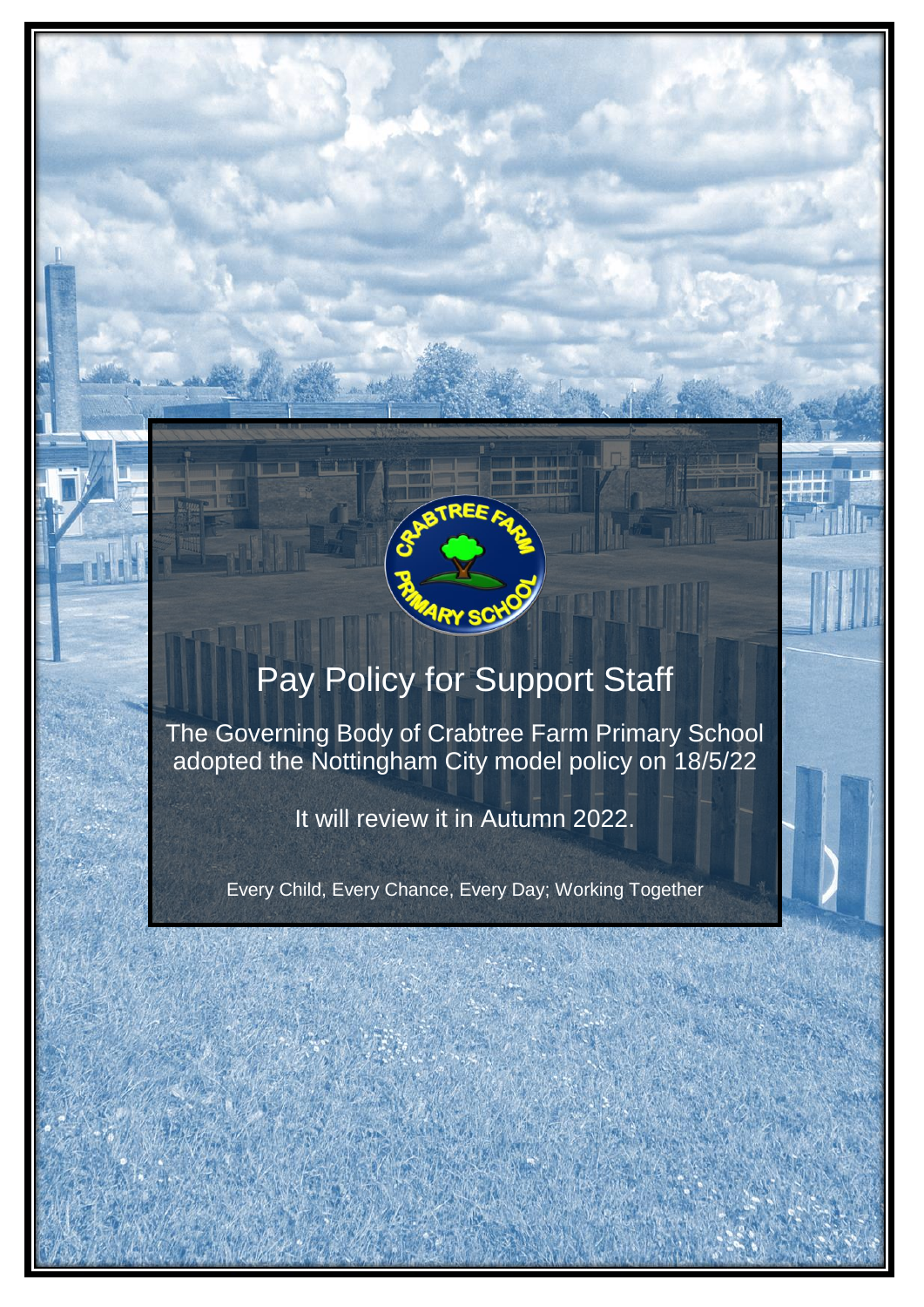

#### **PAY POLICY – SCHOOL SUPPORT EMPLOYEES (PEOPLE MANAGEMENT HANDBOOK FOR SCHOOLS)**



## *Paragraphs (3) (6) and (9) of this Pay Policy are, where applicable, incorporated into individual employees' contracts of employment.*

## **1. Scope of the Policy**

This Policy applies to all employees in schools whose terms and conditions are governed by the National Joint Council for Local Government Services National Agreement on Pay and Conditions of Service (the 'Green Book') as supplemented and/or amended by the policies and provisions of the Council's People Management Handbook for Schools.

#### **2. Principles**

- 2.1 The purpose of this Policy is to ensure a fair, transparent and equitable pay system that is free from unlawful discrimination. All decisions made in respect of the Policy will be based on these principles.
- 2.2 The Policy will be applied in accordance with the roles and responsibilities of officers as set out in the Council's Constitution.

## **3. Pay System**

3.1 The Council has adopted the Greater London Provincial Council (GLPC) system as its method to value all posts covered by the Green Book. The GLPC system measures all jobs on a systematic basis against a set number of factors. All relevant posts are evaluated under this system, and the job evaluation score then determines which pay grade and band a job is assigned to. The pay and grade structure is set out in the table below:

| <b>Band</b>             | <b>Grade</b>            | <b>SCP</b><br><b>Min</b> | <b>SCP</b><br><b>Max</b> |
|-------------------------|-------------------------|--------------------------|--------------------------|
| 6                       | A                       | 1                        | 1.5                      |
| 6                       | B                       | $\mathbf{2}$             | $\mathbf{3}$             |
| $6\phantom{1}6$         | $\mathbf C$             | 4                        | 5                        |
| $6\phantom{1}6$         | D                       | 6                        | 11                       |
| $6\phantom{1}6$         | E                       | 12                       | 19                       |
| $6\phantom{1}$          | F                       | 20                       | 24                       |
| 5                       | G                       | 25                       | 29                       |
| 5                       | н                       | 30                       | 34                       |
| 5                       | Ī                       | 35                       | 39                       |
| $\overline{\mathbf{4}}$ | J                       | 40                       | 44                       |
| 4                       | $\overline{\mathsf{K}}$ | 45                       | 49                       |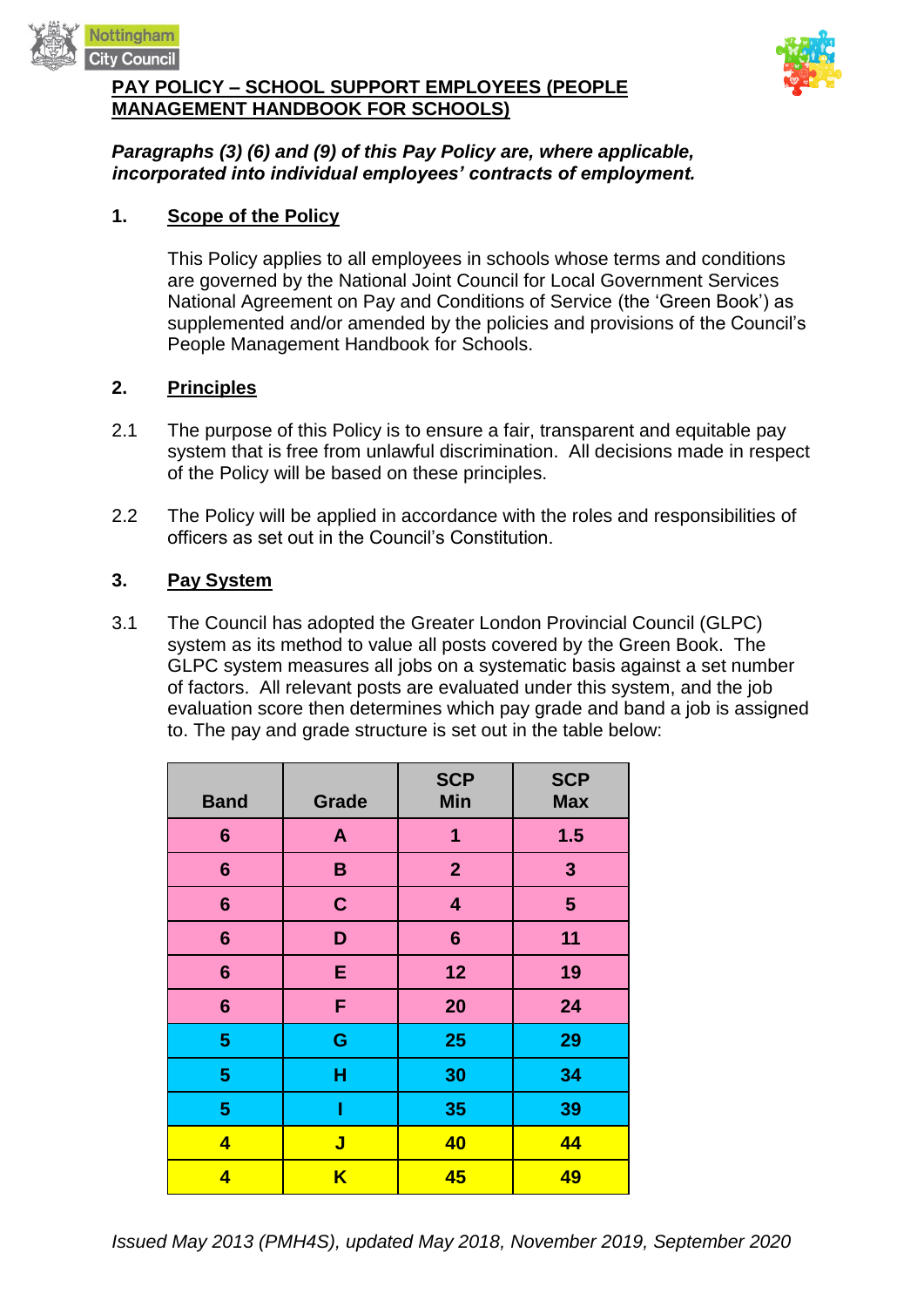- 3.2 All grades A K are assigned to one of three bands (4, 5 or 6). Bands 1, 2 and 3 are reserved for SLMG (Strategic Leadership Management Group) posts.
- 3.3 Each grade contains a range of spinal column points (scp) which defines the minimum and maximum pay range for each grade. The current values of each scp are available on the intranet and in Appendix 1 of this Pay Policy.
- 3.4 For term time workers, salaries will be pro rata'd according to the hours worked each week and the numbers of weeks worked per year plus annual leave and bank holiday entitlements. Further details of the equated pay calculation are in Appendix 2.

## **4. Grading of posts**

- 4.1 All jobs are assigned to a grade following a job evaluation.
- 4.2 Where there is a business need to establish a new role or to fill a vacancy that has been empty for a significant period, the head teacher or line manager will draft the job description, business case and the organisational chart in conjunction with the Job Evaluation Team, who will advise whether there is an appropriate generic job description for the role available.
- 4.3 If a new evaluation is required then the job description and relevant paperwork will be sent to the Job Evaluation team for grading.
- 4.4 Where a regrade of an existing post is considered necessary, the revised job description, together with other relevant paperwork, should be sent to the Job Evaluation team.

#### **5. Appointments to new grade**

- 5.1 Subject to paragraph 5.2, employees will normally start in a new grade on the minimum scp for the grade. No employee will be allowed to move above the maximum for their grade. New starters in grade who start between 1 April and 30<sup>th</sup> September will receive an increment on 1 April the following year; new starters in grade between 1 October and 31 March will receive an increment after six months' employment in that grade. Thereafter, they will receive increments on 1 April each year until the maximum of the grade is reached.
- 5.2 In seeking to recruit from outside the organisation it is possible that there may be the need to offer more than the minimum of the grade. Where such pressures are acute, governing bodies and head teachers, supported by the school's HR advisor, will have to make a judgement based on the relevant experience of the candidate, their potential value to the organisation against the impact on current staff, job description and the pay range for the role. Where a school needs to offer more to attract the preferred candidate this will need to be detailed and approved in the business case (see template in Appendix 3). The maximum for the post's grade cannot be exceeded. A copy of the approval should be submitted with recruitment paperwork, to the schools HR administration and payroll provider. Factors such as the current salaries of other employees performing that role must also be detailed and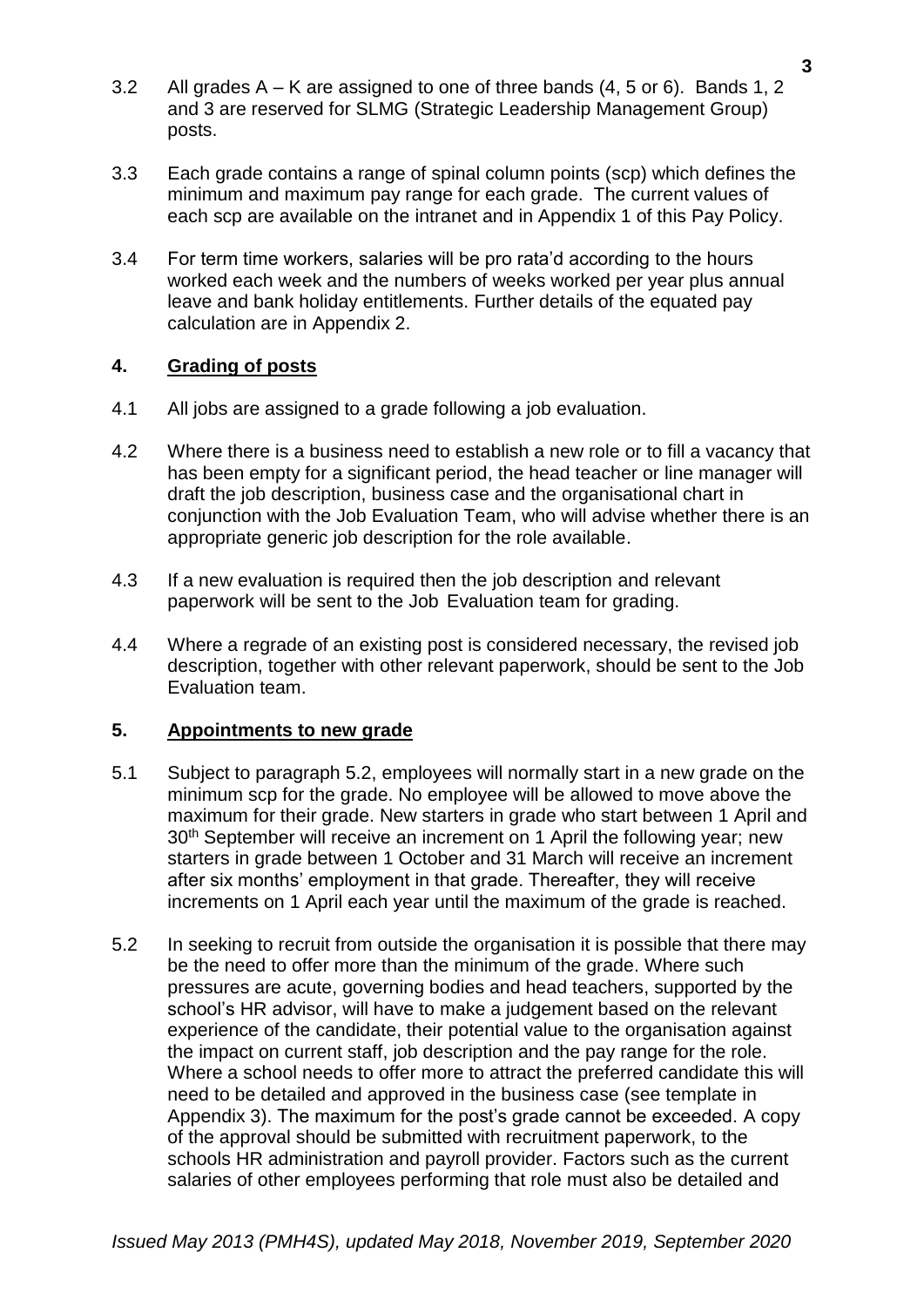considered as part of the business case. A record of all such decisions will be kept and discussed at the Schools JCNC.

5.3 The Council will act in accordance with the Fixed-Term Employees (Prevention of Less Favourable Treatment) Regulations 2002. Managers should ensure there is no difference in treatment to permanent employees regarding pay.

## **6. Allowances**

6.1 The following allowances  $(a - p)$  are the agreed adopted interpretation of those outlined in Part 3 paragraph 2 of the National Joint Council for Local Government Services, National Agreement on Pay and Conditions of Service (Green Book). These allowances apply to all employees covered by this part of the policy and cannot be varied on a local basis.

# **a) Overtime**

i Employees at or below scp 24 will receive the following enhancements for work undertaken beyond the normal working week:

Monday – Saturday – Time and a half at basic rate

Sunday and Bank Holidays – Double time at basic rate

(Part-time employees must work 37 hours before they are entitled to overtime payments and term time workers (full and part time) must work the equivalent of 37 hours  $x$  52 weeks = 1924 hours per year before they are entitled to overtime payments).

Working hours, including additional hours worked, must be recorded and monitored and, for term time employees, overtime payments calculated at the end of each academic year. In calculating the total hours worked for the year, in order to establish the additional hours eligible for overtime payment, the employee's annual leave and bank holiday entitlement, as used in their individual equated pay calculation, will be factored in. For further information on overtime payments, see Single Status Working Hours Guidance for Schools.

ii In exceptional circumstances, there is discretion to pay overtime to employees above scp 24, but only where the overtime is planned. The rate to be paid for this overtime will be the normal hourly rate for the duties performed. Where schools are considering exercising this discretion, the prior approval of the head teacher will be required in advance of the overtime being undertaken.

## **b) Saturday and Sunday Working**

i Employees above scp 11 but at or below scp 24 who are required to work on Saturday and/or Sunday as part of their normal working week are entitled to be paid at time and a half of basic pay for such hours worked.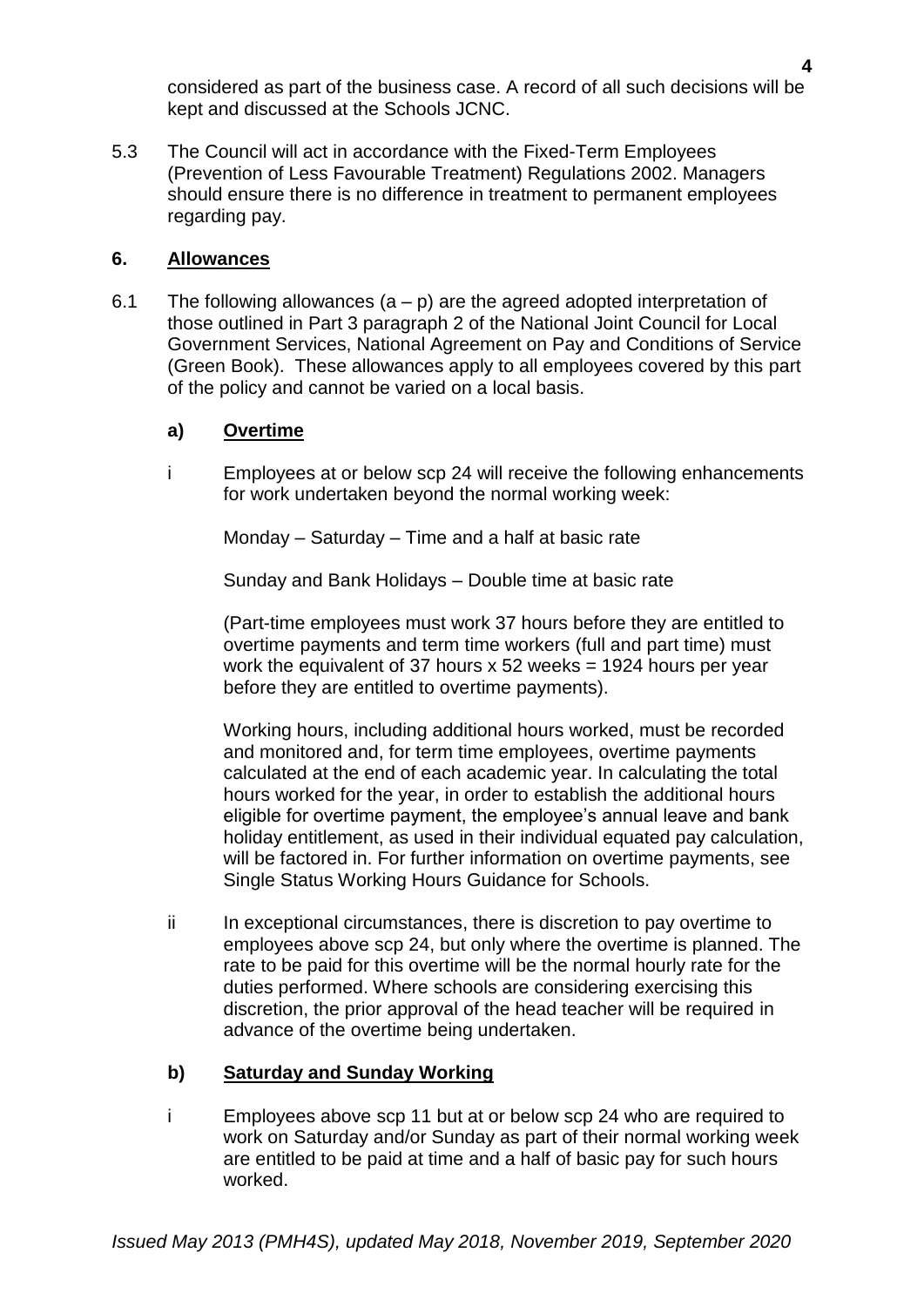ii Employees at or below scp 11 who are required to work on Saturday and/or Sunday as part of their normal working week are entitled to the following enhancements:

Saturday – Time and a half at basic Sunday – Double time at basic

## **c) Night working**

i Employees at or below scp 24 who work at night as part of their normal working week are entitled to receive an enhancement of time and one third for all hours worked between 11.00pm and 6.00am.

# **d) Public Holidays**

i Employees at or below scp 24 who are required to work on a public holiday as part of their normal working week shall, in addition to the normal pay for that day, be paid additional plain time rate for all hours worked within their normal working hours for that day. In addition, at a later date time off with pay shall be allowed as follows:

Time worked less than half the normal working hours on that day – half a day

Time worked more than half the normal working hours on that day – full day

- ii Overtime worked on a public holiday shall be paid at normal overtime rates.
- iii. For employees above scp 24, time off in lieu only will be applicable.

## **e) Sleep-in Duty**

Employees who are required to sleep-in on the premises shall receive the nationally agreed rate set by the National Joint Council from time to time. This allowance covers the requirement to sleep-in and up to 30 minutes call out per night, after which the additional hours provisions will apply.

## **f) Shift working**

No enhancement for shift working will be paid. Shifts that fall into unsocial hours (i.e. after 8.00pm and before 6.00am) or over a weekend will attract the appropriate enhancements as shown in this policy for employees at or below scp 24.

## **g) Free and rest day working**

Overtime rates will apply for employees at or below scp 24 who are required to work on a free or a rest day.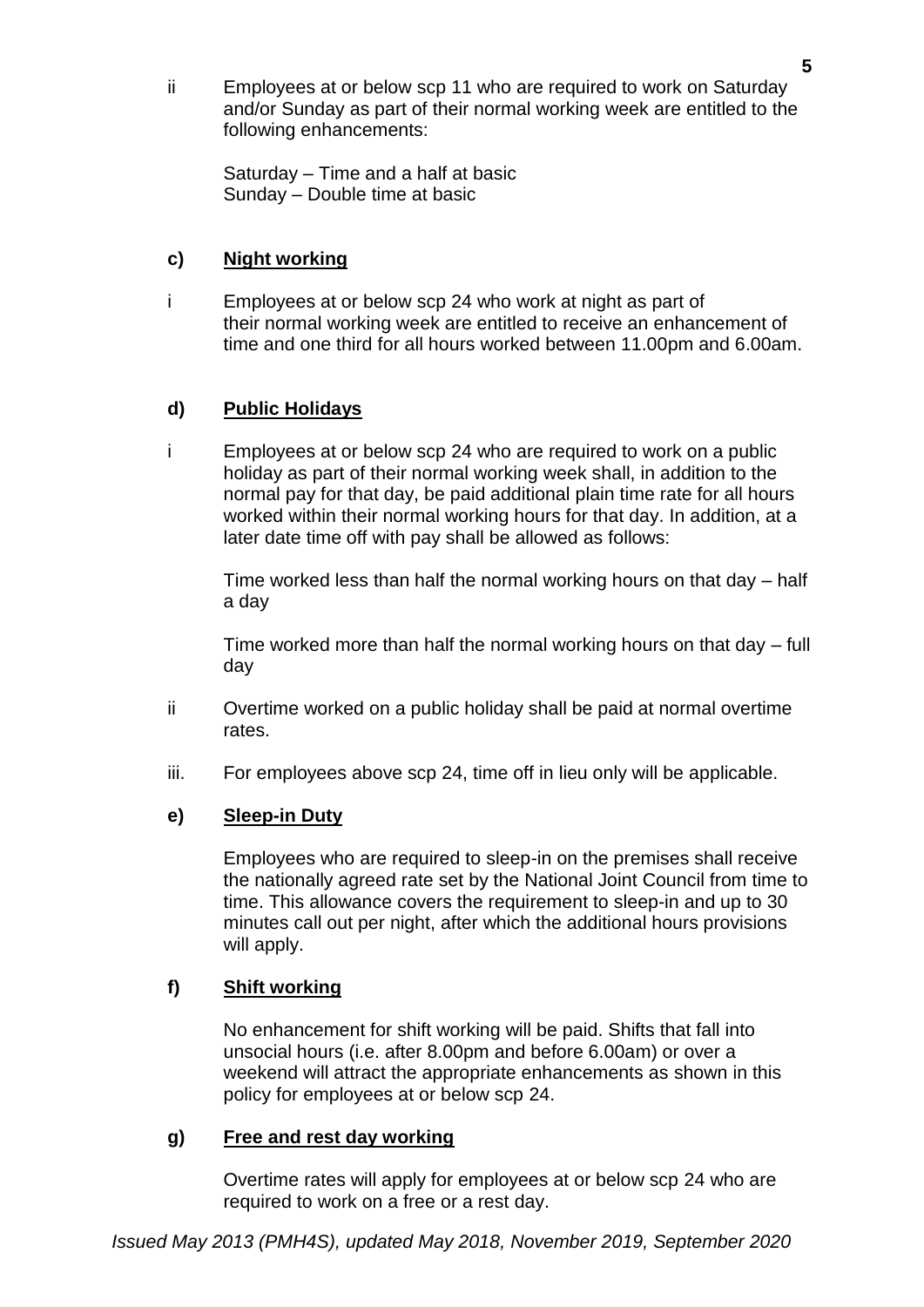# **h) Evening working**

Employees at or below scp 24 who are required to work after 8.00pm and before 11.00pm as part of their normal working week will be paid at basic rate plus five percent for all hours worked between those times.

## **i) Recall to work**

- i Employees at or below scp 24 will receive a minimum of two hours pay at basic rate for the first call-out session. Any hours worked over the first two hours (including travel time) and subsequent call outs in the same session will receive the appropriate overtime.
- ii Employees above scp 24 will receive time off in lieu for the actual time spent at work in addition to travel time of up to 60 minutes accumulated and calculated to the nearest quarter of an hour.
- iii Where the time spent at work (i.e. any recorded working time) is in excess of the statutory unpaid rest periods set out in the Working Time Regulations 1998, compensatory unpaid time off will be provided.

# **j) Standby Duty**

## **To return to work**

- i The nationally agreed stand-by rate per session will be paid to employees who are on a standby-by duty rota to provide services out of hours. A session equates to any period of 24 hours or less. Employees on standby to return to work must:
	- be directly contactable;
	- remain fit and capable to return to work to undertake duties required;
	- be immediately available to return to work; and
	- be able to arrive at work within 45 minutes of being notified.

## **On call to provide telephone support**

- ii The nationally agreed standby rate per session will be paid to employees on a standby duty rota to provide telephone support out of hours. A session equates to any period of 24 hours or less. Employees on call to provide telephone support must:
	- be directly contactable; and
	- remain fit and capable to undertake the duties required.
- iii The session payment covers the period on call and any calls amounting to less than one hour. Any calls in excess of one hour should be recorded as working time and claimed in accordance with normal additional hours or overtime payments as appropriate for employees at or below scp 24. Time off in lieu will be given for those above scp 24.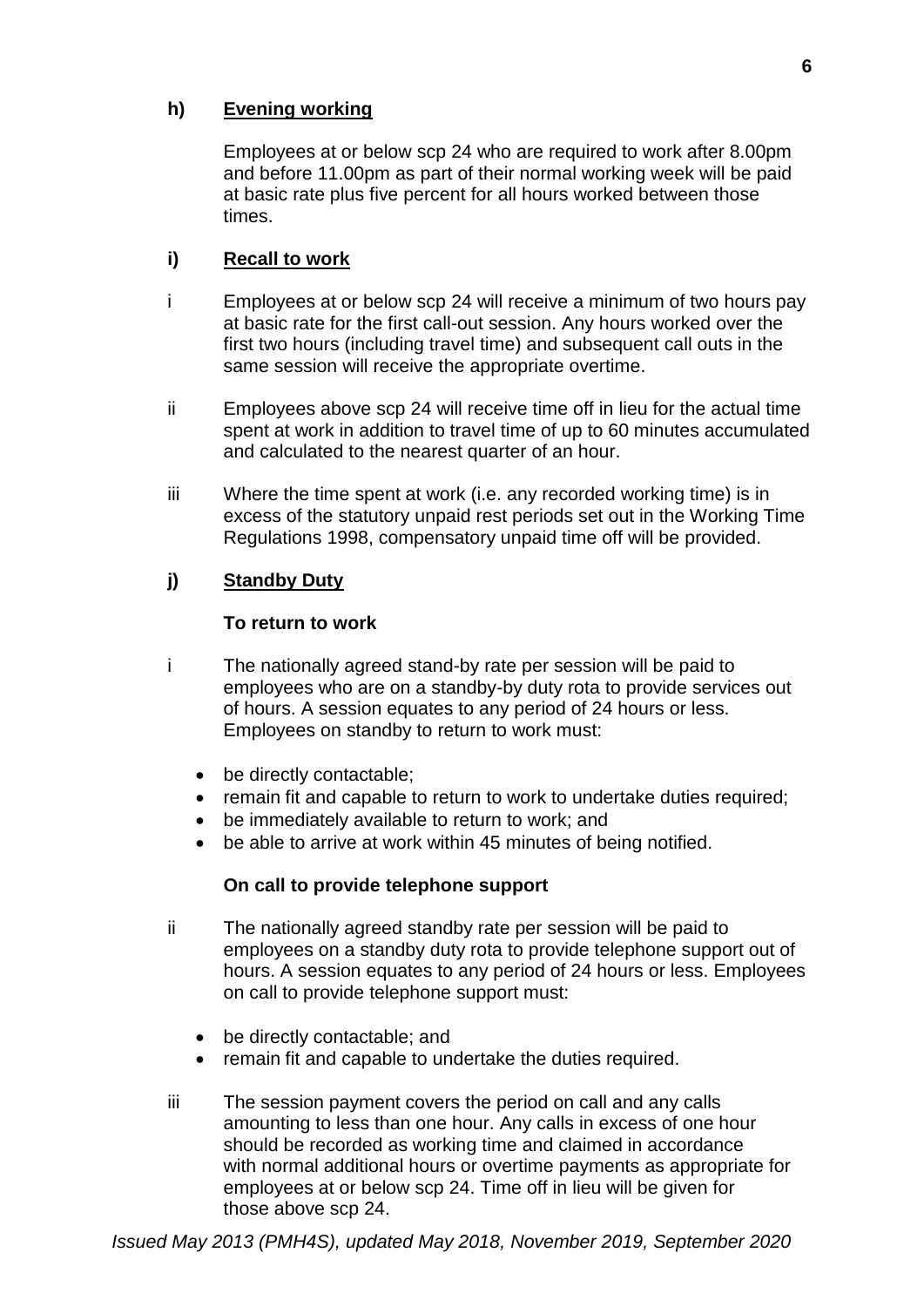iv Where the time spent at work (i.e. any recorded working time) is in excess of the statutory unpaid rest period entitlements defined in the Working Time Regulations 1998, compensatory unpaid time off will be provided.

## **k) Unavoidable split shift or split duty working**

No enhancement for split shift or split duty working will be paid.

## **l) Irregular Hours working**

No irregular hours payments will be paid.

# **m) Lettings**

Payments will be made to those responsible for opening and closing school premises let out after normal hours in accordance with the arrangements set out in the East Midlands Provincial Council agreement.

# **n) Client Holidays**

An allowance of £50 per day will be paid to employees accompanying clients on holiday.

# **o) Unpaid Lunchtimes/Provision of Meals**

- i All lunchtimes will be unpaid unless a business case exists for employees to eat with clients sufficient to provide a Genuine Material Factor defence for the payment and such activities have received prior approval from the employee's head teacher and governing body.
- ii Meals will not be provided to any member of staff unless a clear business case exists for the employee to eat a meal with the client sufficient to provide a Genuine Material Factor defence for the provision of the meal and such activities have received prior approval from the employee's head teacher and governing body

# **p) Residentials**

- i Under Nottingham City Council's Pay Policy, employees who accompany children and adults away on residentials (e.g. schools study trips and holidays) are entitled to the client holiday payment of £50 per day (see n) above). This is in addition to pay for their normal contracted hours, which usually equate to 7 hours 24 minutes per day for a full time employee, based on a standard 5 day/37 hour working week.
- ii Where colleagues are away on residentials, they are able to accrue additional hours above their standard contracted hours, in agreement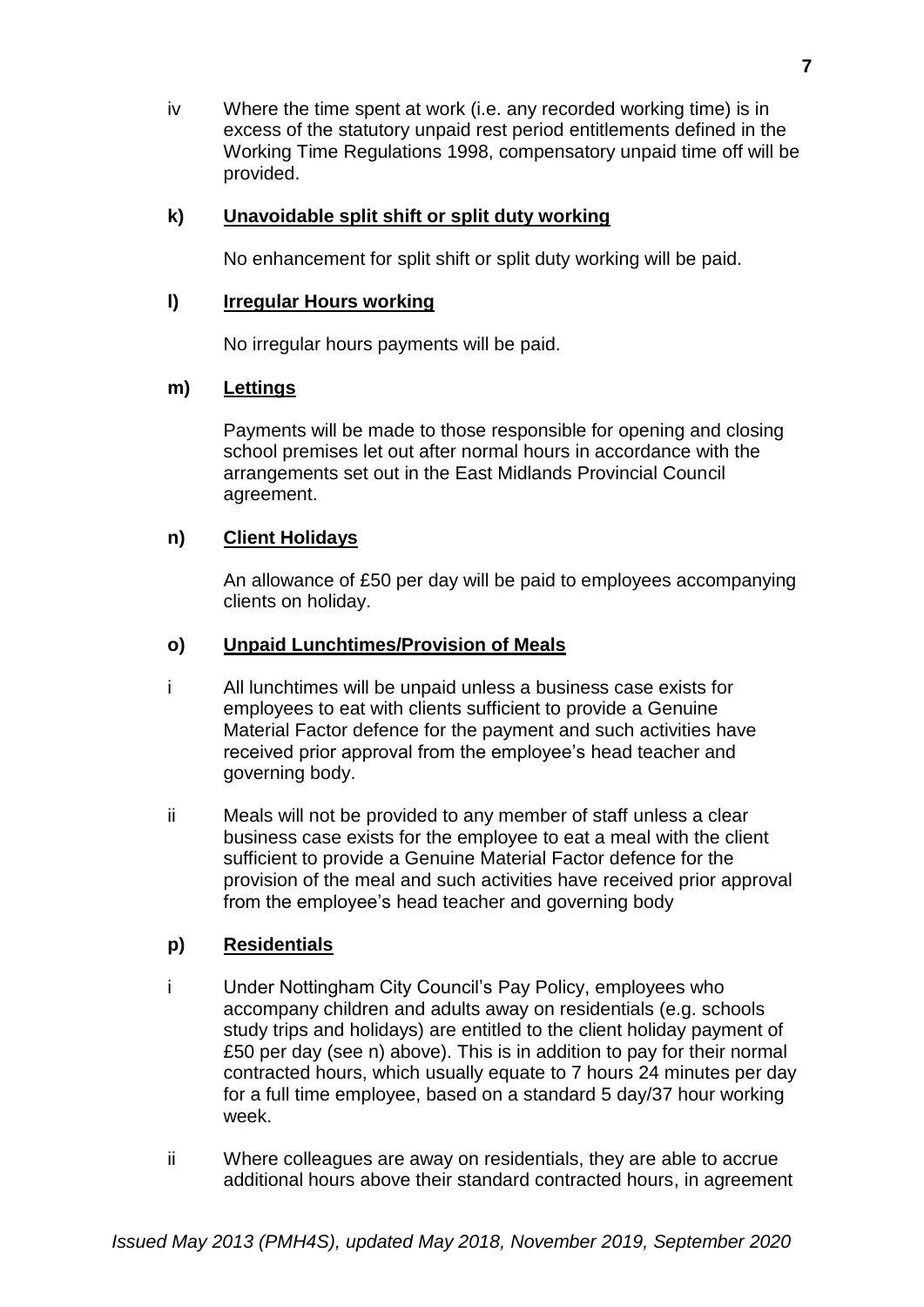with their head teacher/line manager in advance. Consideration should be given to Working Time Regulations when agreeing additional hours.

- iii It is expected that any additional hours accrued will be taken as time off in lieu in most cases. For some employees, for example Teaching Assistants, these may be counted as part of any additional annual hours agreed as part of Single Status implementation. Where overtime is to be paid for additional hours, this should be at plain time until 1924 hours have been worked per year (see 6.1 a. i) above) and approved in advance by the head teacher.
- iv To ensure consistency across the City Council, it is not possible to forego the Client Holiday payment in return for accruing further additional hours.
- 6.2 In the event that more than one allowance could be applied, then it is only the highest allowance that applies.
- 6.3 Allowances for unsocial hours will not be payable for periods of sickness absence or for contractual annual holidays (over and above the statutory minimum under the Working Time Regulations) so as to avoid creating equal pay liabilities.
- 6.4 No other allowances will be paid to employees covered by the National Joint Council for Local Government Services National Agreement on Pay and Conditions of Service (Green book).

## **7. Allowances for temporary additional duties or responsibilities / acting up allowances**

- 7.1 This section sets out the principles under which additional payments should be made to employees who temporarily undertake additional duties and responsibilities or act up in a higher graded post. The opportunity to act-up can provide employees with a valuable opportunity to develop skills and gain experience in preparation for possible future promotion. For this reason the process for acting up arrangements needs to be transparent, fair and in keeping with the Council's responsibilities for equality, and in line with the principles of On Merit. Employees are entitled to be fairly rewarded on the basis outlined below for being asked to undertake additional responsibilities which are above and beyond the scope of the grade of their post.
- 7.2 In many cases, the absence of a senior officer means that additional duties are shared by a number of employees. Payment of an allowance is only appropriate where additional responsibilities of a higher grade have been undertaken, not simply an increase in the volume of work. The process set out below must be followed.
- 7.3 Employees who undertake agreed additional duties and responsibilities for longer than one month will be entitled to a temporary allowance as follows: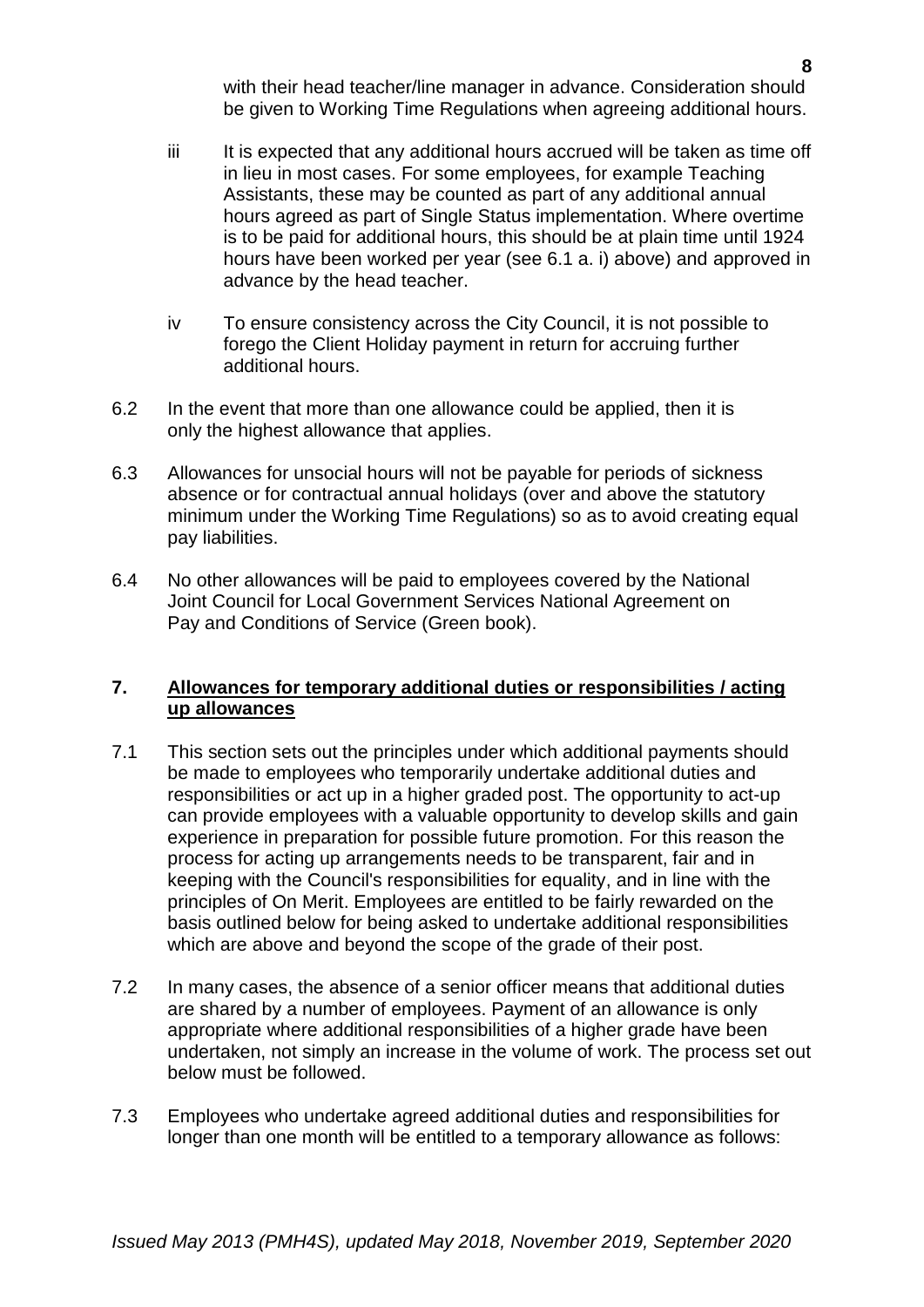- If undertaking 100% of a higher graded post then an allowance equivalent to the minimum point of the higher graded post.
- If undertaking less than 100% of the responsibilities of the higher graded post then a job evaluation exercise will be required to determine whether the additional responsibilities justify a temporary allowance equivalent to a higher grade.
- If the additional responsibilities of a higher graded post are shared between a number of employees then a job evaluation exercise for each affected employee will need to be undertaken by the Job Evaluation Team to determine whether the additional responsibilities justify a temporary allowance equivalent to a higher grade.
- 7.4 Acting up allowances are payable only where an employee takes on the full duties and responsibilities of a higher graded post for a continuous period of at least one month. This may occur as a result of:
	- temporarily filling a post until a substantive appointment can be made;
	- filling a key post while another employee is on maternity leave;
	- filling a key post to cover long term sickness absence:
	- filling posts due to other temporary extended leave arrangements e.g. secondments.

#### Authorisation and payment

- 7.5 Where a head teacher has determined that payment of a temporary allowance for additional duties and responsibilities or an acting-up payment is appropriate, they should seek the authorisation of their governing body to check that the conditions outlined above have been met. In addition, the head teacher/governing body must confirm this in writing with the employee and the employee must be asked to sign the letter to indicate their acceptance of the temporary change to their contract of employment. The letter should indicate an end date for the payment of the allowance if known, or the circumstances in which the allowance is likely to end, e.g. when a certain employee returns to work.
- 7.6 Subject to 7.7, payment will be based on the difference between the employee's substantive pay and the bottom point of the grade of the new duties being undertaken and, if less than 100%, the percentage time spent on these new duties. Where an employee is undertaking 100% of the duties of a higher graded post (i.e. acting up arrangements) payment should be based on the salary which would apply were the employee to be promoted to the higher level post, which would normally be the bottom point of the higher graded post.
- 7.7 Employees who are on protected salaries who undertake duties of a higher grade than their evaluated grade, but not higher than their protected salary are not entitled to receive any additional pay. They should still be encouraged to undertake the opportunity of acting up/additional duties and responsibilities as part of their development to assist them in improving their promotion prospects.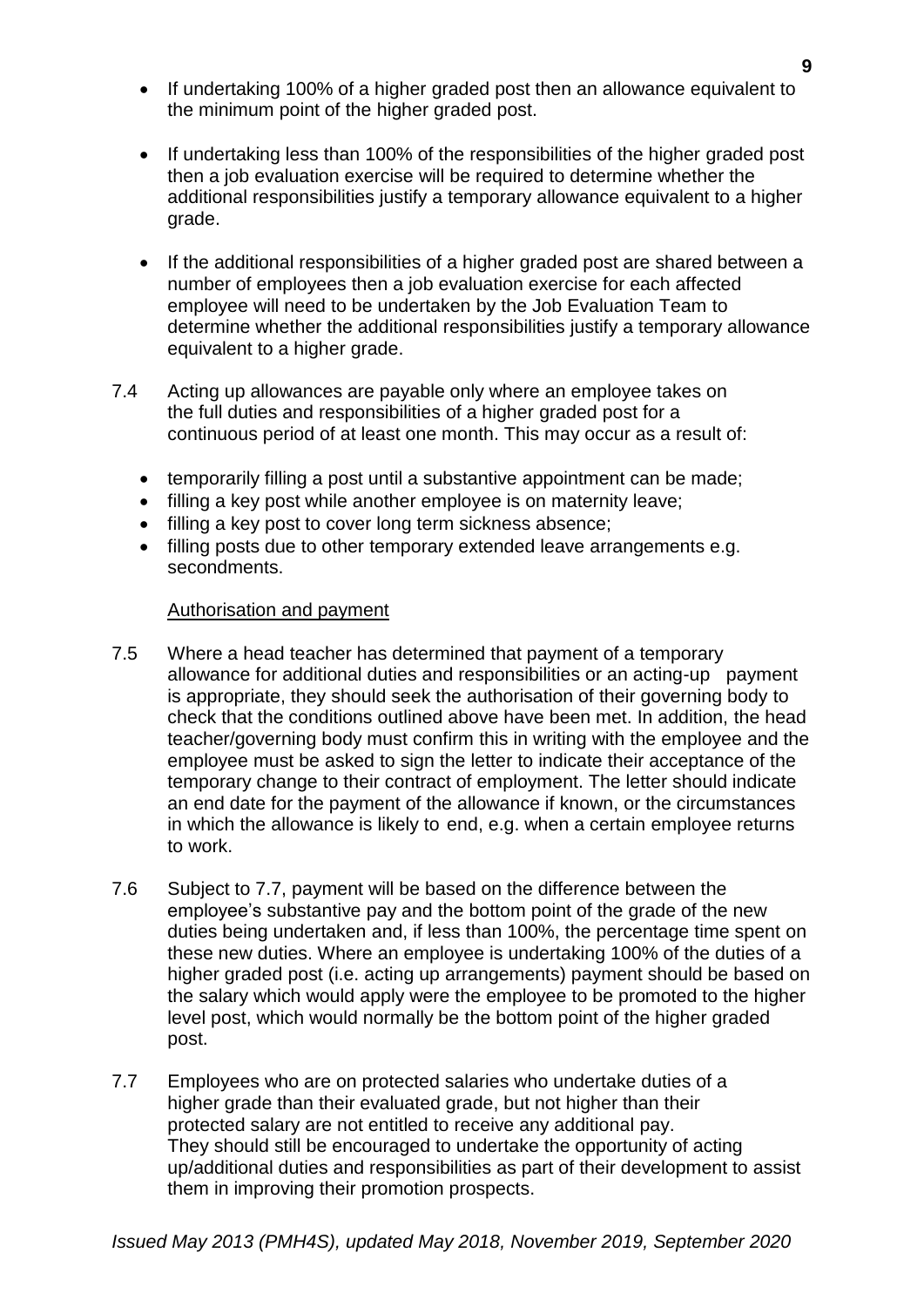- 7.8 Temporary allowances should be implemented without unreasonable delay once the qualifying conditions are met, and will be backdated to the agreed start date of the additional duties and responsibilities/acting up arrangement. However, where possible the authorisation process should take place in advance of the arrangement commencing.
- 7.9 Payments should be funded from cost centres' employee budgets and therefore head teachers and governing bodies are reminded to be aware of the financial implications of any decisions in relation to how they cover for employee absences. In particular they should consult their HR advisor and Finance before making any decisions.

## Timescales and ending the arrangement

- 7.10 Wherever possible, the likely duration of the additional duties and responsibilities / acting up arrangement should be indicated before it commences. If this is not possible, the arrangements should be regularly reviewed. It must be remembered that this is a temporary arrangement and should not normally be allowed to exceed 12 months.
- 7.11 Performance of the additional duties and responsibilities or in the acting up position should be regularly reviewed in conjunction with the employee who may need additional training and support, and in line with good management practice. If concerns regarding performance do arise then these should be discussed before the decision is taken to end the arrangement.
- 7.12 At least one week's notice of the end of the arrangement should be given and a further letter confirming the change of circumstance needs to be issued by the head teacher/governing body. In addition, the head teacher/governing body needs to confirm the end of the arrangement with EMSS (or alternative HR provider) to ensure that the temporary allowance for undertaking additional duties and responsibilities/acting up is ended. Settling back in to their original role can be difficult for an employee and head teachers need to be sensitive to potential problems in this respect. There is no automatic right to the substantive post for employees who have acted up. However, employees who have acted up in a post who are not subsequently appointed following competitive interviews must receive constructive feedback as to why they were not successful.

## Subsequent promotion to the higher grade following acting-up arrangement

7.13 If an employee is subsequently promoted to the higher graded post they have been acting up into, periods of acting up will be taken into account when deciding the point on the salary scale on which they are appointed.

## Covering the workload of the person acting up

7.14 Options for this include redistributing duties, appointing a temporary employee, looking for another employee to act up or second into their post. These options should be discussed with the school's HR advisor before they are implemented.

# **8. Market Supplementation**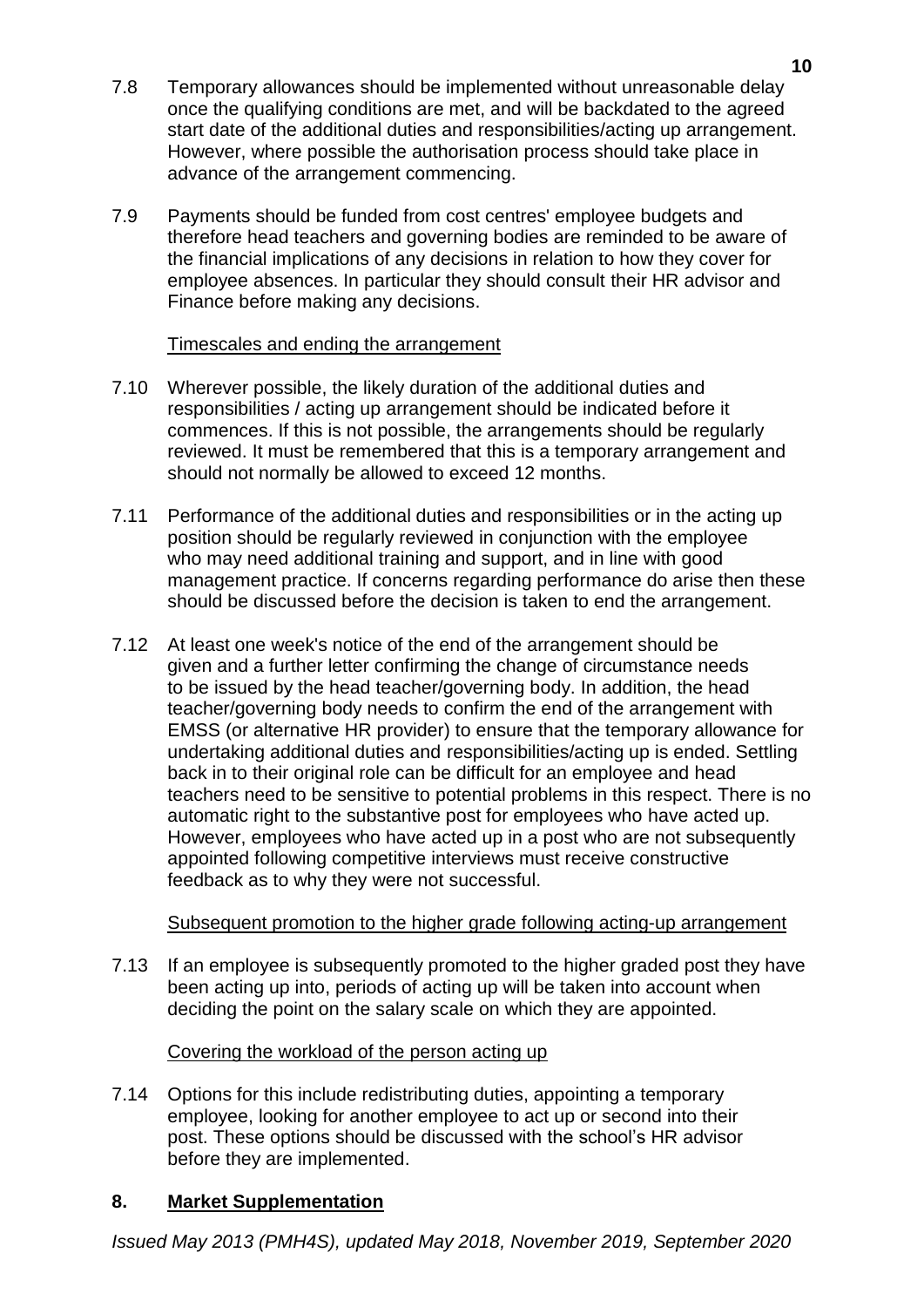- 8.1 This section derives from the need to consider market forces in relation to the pay and grading arrangements. Market supplementation is a means of making additional payments or providing enhanced benefits to employees without breaching equal pay legislation or deviating from the principles of job evaluation.
- 8.2 This policy explains the circumstances in which market payments or other recruitment and retention based benefits may be applied and the process for discharging them.
- 8.3 Schools should be mindful of the possible impact on similar posts in other Nottingham City schools and should initially discuss their consideration of a market supplement with the City Council's Job Evaluation Manager.

## **Compiling a case**

- 8.4 Market supplementation will only be applied where there is strong evidence that pay for a specific role(s) is impacted by an inability to recruit or in some cases is a cause of high turnover.
- 8.5 Cases must be referred to the HRBP for Children and Families in the first instance, who will then seek the endorsement of the Corporate Director for Children and Families. After which they will be forwarded to the HR Director for final consideration and approval.
- 8.6 The case presented should address as a minimum the following criteria and should also present details of the level of payment and/or benefit proposed:
	- a) Evidence of difficulty in recruiting, which may include:
		- Number of times a post has been advertised unsuccessfully
		- Media used
		- Cost incurred
		- Number of responses
		- Summary of gap between the person specification requirements and the quality of applicants
		- A particular skills shortage in the Nottingham area for that type of job
	- b) Evidence for high turnover, which may include:
		- Exit interviews indicating pay as a significant reason for leaving
		- Turnover as actual figures as a percentage in comparison with turnover rates with other comparable organisations.
		- Average length of service of leavers compared with average length of service for organisation.
		- Evidence of high internal staff turnover
- 8.7 The head teacher/governing body will, in all cases, need to present evidence from current pay surveys to demonstrate that the level of pay for comparable posts in other locally comparable organisations is significantly higher than in Nottingham City Council, e.g. examples should be provided of comparable jobs with similar duties, competence requirements, management span,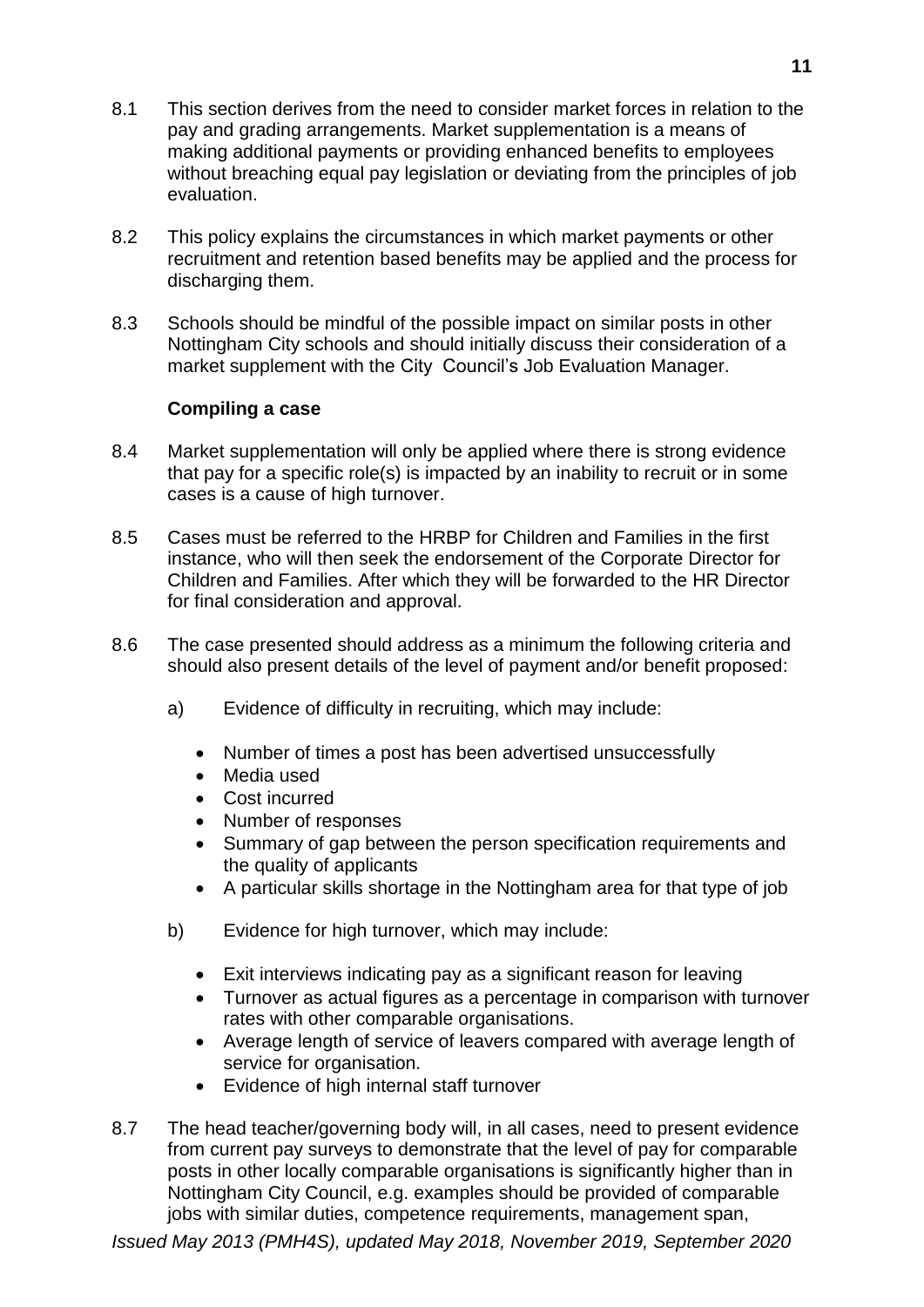location in structure and budgetary responsibilities. It is not enough for the title alone to be compared. Comparisons must be based on the whole package (i.e. including leave entitlement, pension, bonus and other benefits) not just salary. Where exact comparisons are not possible, the case should state that data does not exist and provide the best data available as part of a robust business case. Geographical evidence on a comparable regional basis would normally only be appropriate to Band 4's (Grades J and K) and higher (excluding employees on School Teachers' Pay and Conditions).

- 8.8 Evidence that other measures have been considered to support retention, for example, development opportunities will be useful and should be included to support the business case. Further advice on compiling a case is available from HR Business Partners.
- 8.9 Submitted cases must include details of the numbers of posts affected, the types and mix of supplementation proposed, the proposed level of supplementation, the methodology for discharging the supplementation, the basis for withdrawal and the total cost implication (to include equivalent cash value for non-pay benefits).
- 8.10 Submitted cases must state how it is proposed to fund the cost of supplementation. There is no central budget for market supplementation. Costs must be accommodated within existing school budgets.

#### **Financial Considerations**

- 8.11 The salary for the post, together with any market payments and/or benefits that are of a recurring nature, must not exceed 15% above grade maximum when equated to an annual sum in any one year. Examples of recurring market supplementation include regular payments added to substantive pay and increased annual leave. It will therefore be necessary to calculate the equivalent cash value for non-pay benefits to ensure that the 15% maximum is not exceeded.
- 8.12 Market supplementation that is of a 'one-off' nature such as 'Golden Hellos' must not exceed 15% above grade maximum when equated to an annual sum in any one year.
- 8.13 Head teachers and governing bodies should be aware that it is unlikely that market payments of a recurring nature that amount to a cash value in excess of £5000 pa will be approved.
- 8.14 Market supplements will be paid as a percentage amount on top of the appropriate scp. The percentage applies to the whole of the scp range for the post and the position of the employee within that should be in line with the normal rules for appointment i.e. normally to the minimum of the scp range. The percentage amount will be calculated as a premium and applied equally to all posts covered by the market supplement (subject to the requirements in para. 8.22) whichever scp within the pay grade individuals happen to be on at the time the market supplement is approved.
- 8.15 Under no circumstances must spinal column points be used as a means of paying a market supplement.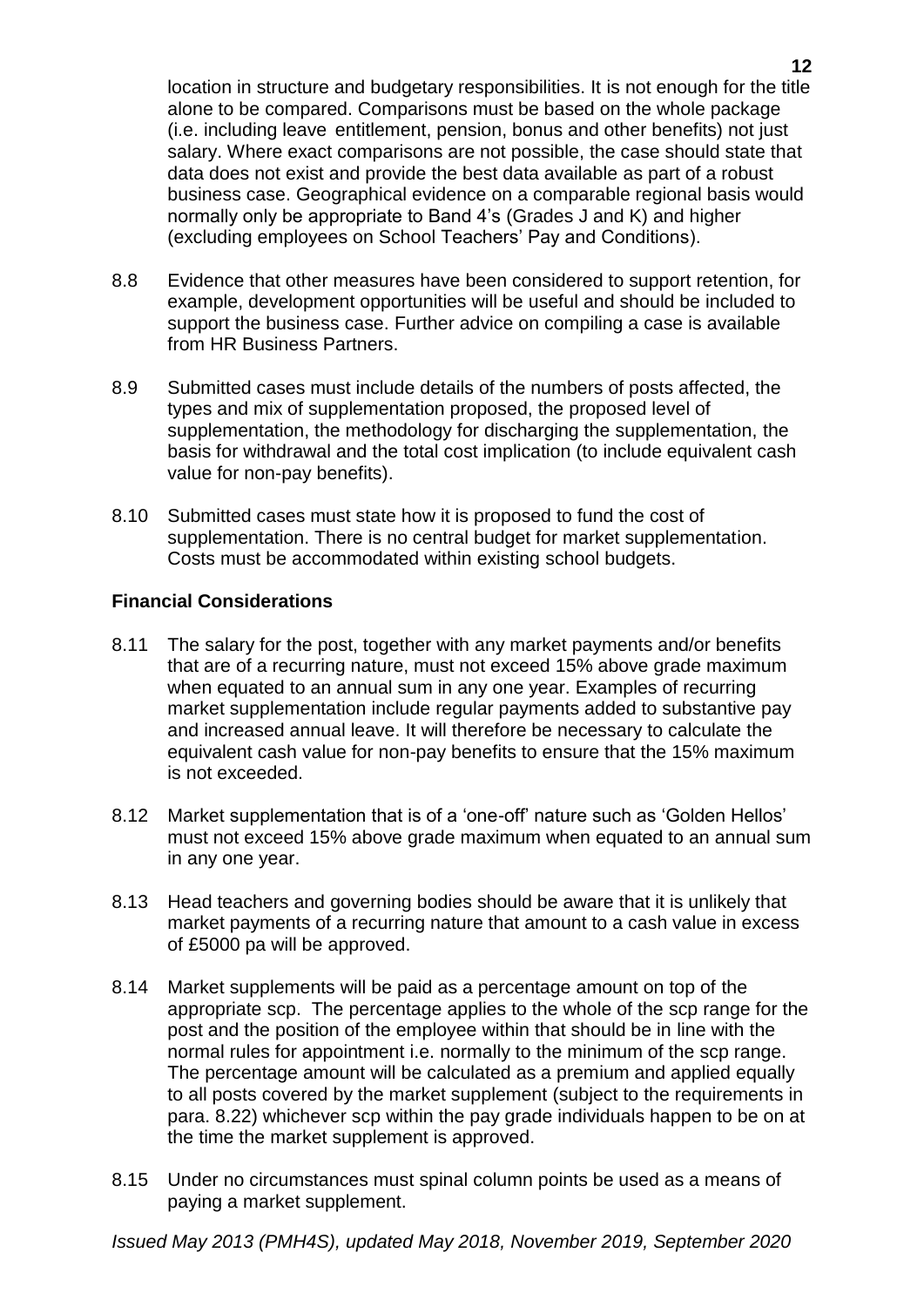- 8.16 Market supplement payments of a recurring nature will usually be paid in equal instalments in addition to basic pay. Arrangements for discharging other payments and/or benefits will be as incorporated and approved in the original case put forward by the head teacher/governing body.
- 8.17 Pay awards will not apply to the market supplement. The value of market supplementation can only alter following review and approval. All market supplements must be reviewed on an annual basis to ensure that the Genuine Material Factor defence still exists for the payment.

### **Contractual considerations and review**

- 8.18 Market supplements are non-contractual discretionary payments and are subject to review. Employees should be made aware of the fact that they have no contractual entitlement to the market supplement and that receipt of the market supplement in one year does not entitle them to receive a market supplement in a subsequent year.
- 8.19 The market supplement will be subject to a review between 12-24 months after commencing, alongside any new cases. This is to ensure that any changes that occur in the job market are reflected. The review may result in no change, an increase, decrease or cessation. The contractual position must make this clear and specify the review period. Due to the nature of oneoff payments, such as 'Golden Hellos', review may not be appropriate unless they are linked to other requirements such as; remaining in post for a minimum length of time. Any such linked requirements should be stated clearly in the submitted case and in the contractual documentation.
- 8.20 The full case, together with up to date salary and any other changed data, must be submitted for the review. It is the head teacher's/governing body's responsibility to re-submit the case – reminders will not be sent. The supplementation will cease automatically if the case is not re-submitted.

#### **Withdrawing the market supplement**

8.21 If, following review, it is decided that recurring market-based supplementation, including any pay and benefits should cease, this should be withdrawn on an immediate basis.

#### **General**

- 8.22 The appropriate trade unions should be consulted when agreeing and terminating a market supplement.
- 8.23 Market supplementation will apply to all identical posts across the organisation, unless specific locations are identified in the case put forward. Supplementation will not just apply to vacant posts. However, the fact that a post has been awarded market supplementation will not be justification for related posts to receive additional pay. Individual cases for individual posts must be made.
- *Issued May 2013 (PMH4S), updated May 2018, November 2019, September 2020* 8.24 When advertising a post that is in receipt of market supplementation, the advert must indicate the actual grade salary of the role plus the additional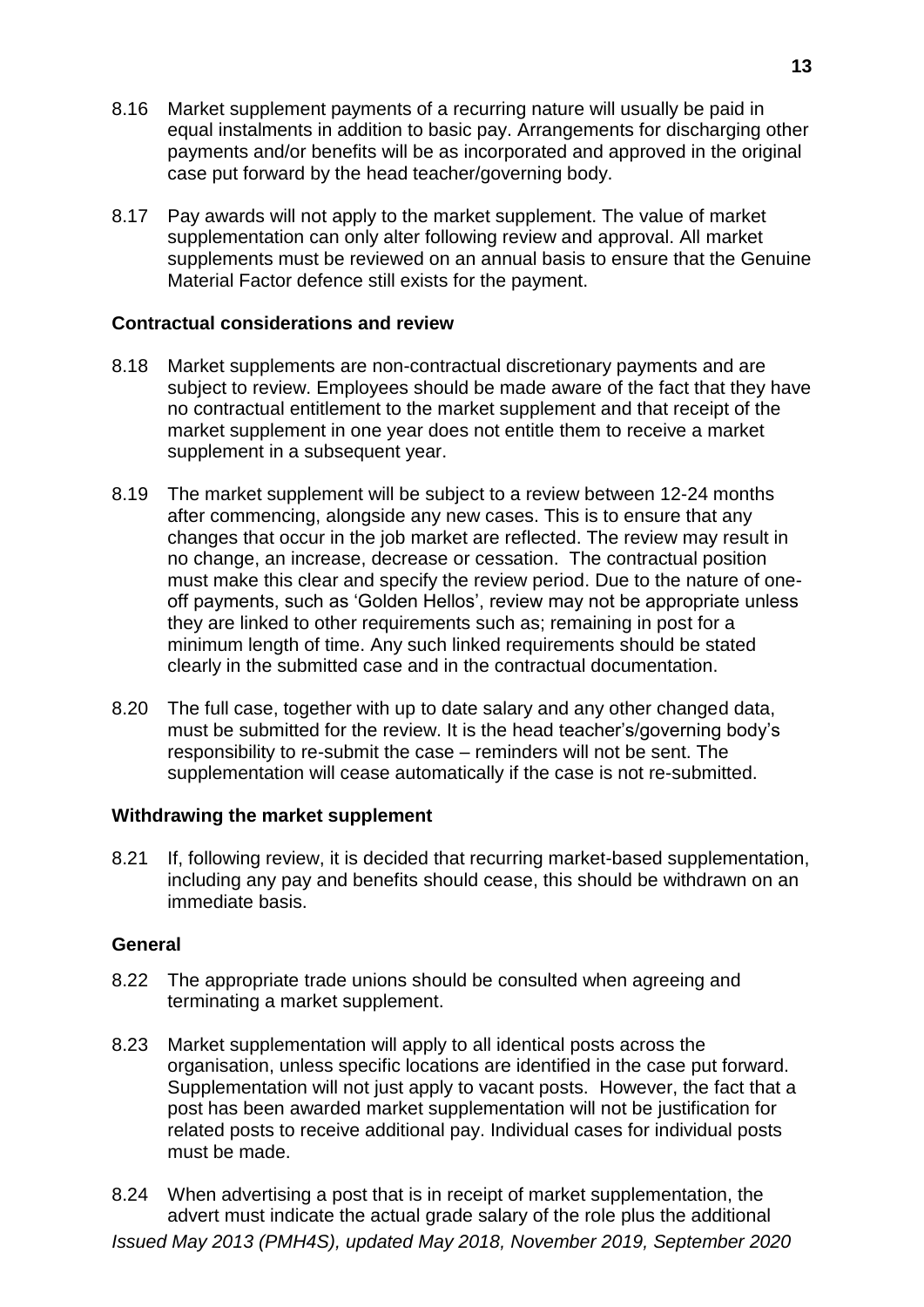market supplementation element(s) on top of this. Advice should be sought from the school's recruitment advisor if any clarification is required.

8.25 Individual recipients of market supplementation may raise concerns over the process as described in this policy, using the grievance procedure.

## **Roles and responsibilities**

- 8.26 Head teachers and governing bodies are responsible for compiling and submitting cases, resubmitting them on an annual basis if required and consulting with the trade unions. In completing their cases the head teacher/governing body can call on their HR Business Partner to provide advice and guidance.
- 8.27 The decision for considering and approving cases rests with the Director of HR and is final.
- 8.28 EMSS (or the school's HR provider) are responsible for implementation of the market supplement.

# **Monitoring and evaluation**

8.29 Evaluation, decision making and monitoring will be the responsibility of the HR Function and will be shared at Central Panel.

# **9. Pay Protection**

- 9.1 Employees who are redeployed into a lower graded post as a result of a formal restructuring or because they are at risk of redundancy may receive pay protection for a period of not more than one year (the 'protection period'). Pay protection will only apply where the employee is redeployed into a job not more than two grades below the employee's previous grade. (Where an employee is redeployed because they are unable to fulfil the duties of their existing job because they are disabled within the meaning of the Equality Act 2010 (and any reasonable adjustments have been considered), they will be treated no less favourably in terms of the pay protection than employees who are redeployed because they are at risk of redundancy.)
- 9.2 Employees will be moved to the maximum point of their new grade and will receive the difference in salary between the two roles as a protected element in addition to their new basic salary. Employees will receive pay awards on their new basic salary but not on the protected element.
- 9.3 Pay protection will be calculated on contracted hours and will only be payable while the employee performs the post to which the pay protection element applies.
- 9.4 Where an employee's normal working hours are decreased during the protection period, the pay protection element will be pro rated accordingly.
- 9.5 In certain circumstances, where an employee temporarily reduces their hours, the pay protection element will be temporarily reduced. If the employee increases their hours again within the pay protection period, the pay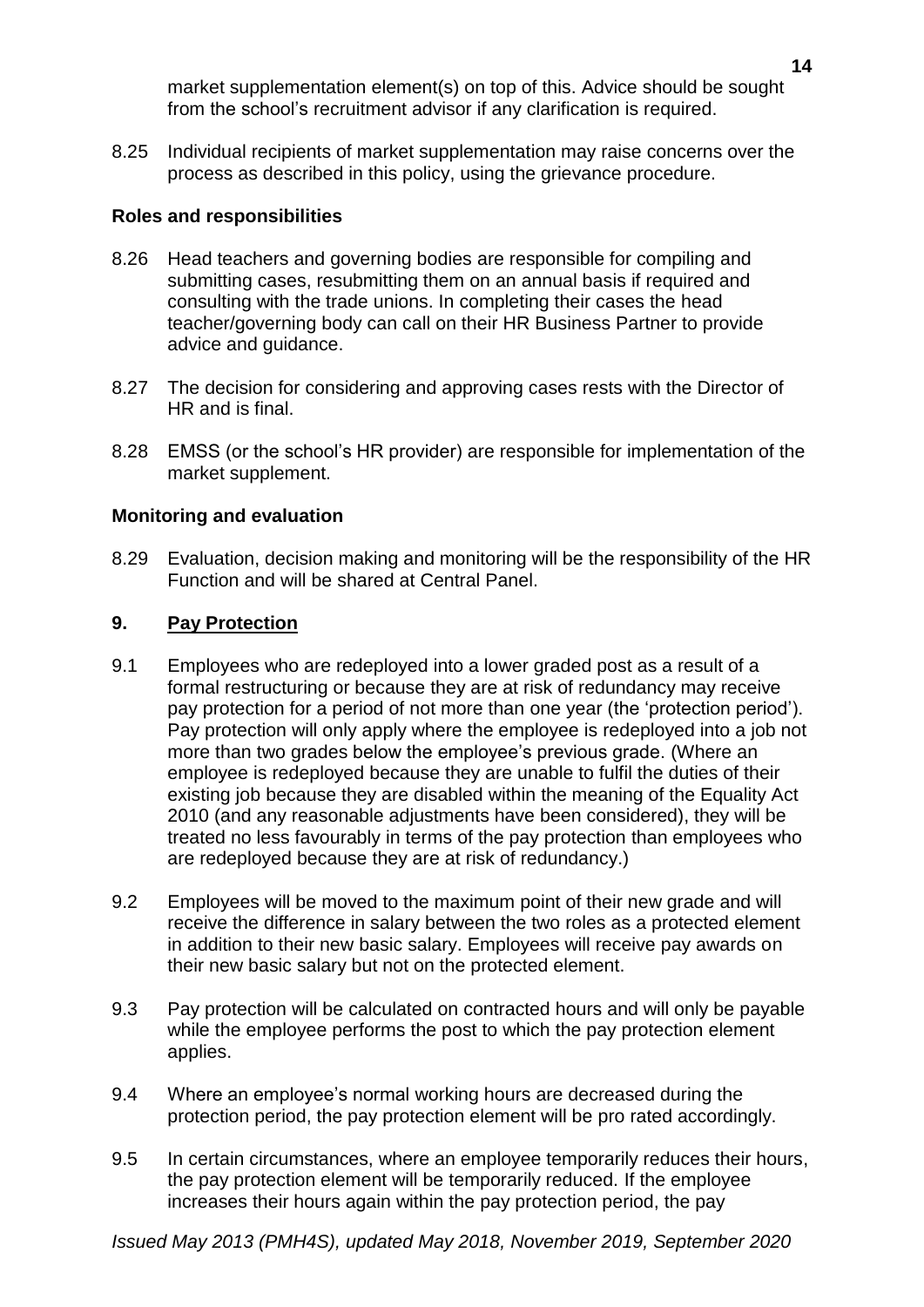protection element will increase in line with the employee's increase in hours with the proviso that the employee's overall pay (inclusive of the pay protection element) will not increase to a level that is higher than the initial pay protected salary. Such cases may include situations where a woman returning from maternity leave wishes to return on reduced hours temporarily gradually increasing her hours over a defined period.

- 9.6 Subject to 9.5 and 9.10, where an employee's normal working hours are increased during the protection period, the pay protection element will not change. However, where the increase in hours allows the employee to maintain their former basic salary, the pay protection element will cease.
- 9.7 Where an employee is promoted to a higher grade during the protection period, the employee shall be placed on the SCP in the grade which is equal to the protected salary and pay protection will cease. (Where no such SCP exists, the employee shall be placed on the lowest SCP in the grade which has a salary greater than the protected salary. Where neither of these is possible, the employee shall be placed on the highest available SCP in the grade and any pay protection element remaining shall be paid for the remainder of the protection period.)
- 9.8 Pay protection will cease automatically when the protection period ends. If pay protection is continued beyond the protection period in error, the Council reserves the right to recover any overpayment made in accordance with Section 10 of this policy.
- 9.9 Where an employee undertakes additional duties and responsibilities over and above their new grade, the pay protection element must be taken into account in accordance with paragraph 7.7 of this policy before any additional payment is considered.
- 9.10 Only an employee's basic salary will be protected. An employee's previous terms and conditions, including any contractual allowances and market supplementation payments, will not be protected. Similarly, an employee's previous hours will not be protected. Where an employee is redeployed into a lower-graded post which carries more hours, protection will not apply where the increase in hours enables the employee to maintain their former basic salary.
- 9.11 Pay protection will not apply where an employee is downgraded due to misconduct or capability.
- 9.12 Nothing in this Policy shall entitle an employee to receive any pay protection which amounts to a sum greater than their actual financial loss.

## **10. Overpayments**

10.1 On occasion, overpayments of salary or expenses may occur as a result of administrative oversight, error or late notification of payroll changes. After an investigation of the facts, recovery of the overpayment will be the normal approach taken where an overpayment of salary or expenses is discovered.

#### **Is the overpayment recoverable?**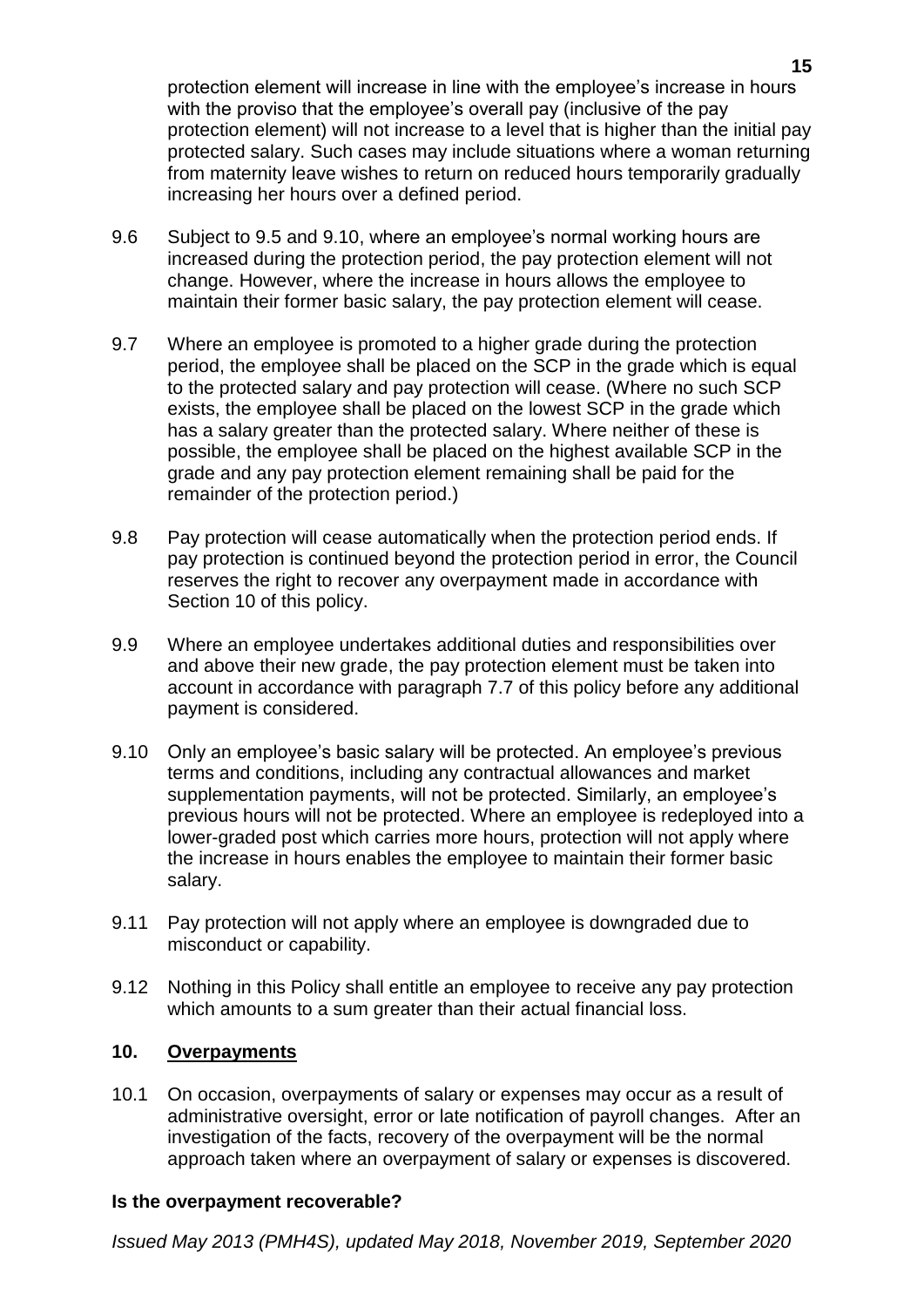- 10.2 Under the Employment Rights Act 1996, an employer is entitled to deduct from an employee's wages (even without the consent of the employee) an overpayment of wages made to the employee as long as recovery is lawful under general legal principles. In order to decide whether recovery is lawful there needs to be an investigation of the cause and surrounding circumstances of the overpayment including the wording of any contractual documentation.
- 10.3 Overpayments are normally recoverable. There may be circumstances where the Council considers writing off an overpayment, but these will be rare and, as a minimum, the following would need to apply:
	- The employer has led the employee to believe that he or she is entitled to treat the money as his/her own, **and**
	- The employee has, in good faith, changed his or her position (i.e. spent the money believing it to be his or her own), **and**
	- The overpayment was not caused primarily by the fault of the employee.
- 10.4 An example might be where an employee has queried their pay with payroll and been assured that the calculation is correct and the money due to the employee. Another example where the employee may have acted in 'good faith' is where an overpayment is made consistently over a substantial period, and the amount overpaid each month is a relatively small amount and not reasonably identifiable to the employee as an overpayment.

#### **Guidelines for recovery**

- 10.5 Recovery of overpayments will be the normal approach in the majority of cases. There may be circumstances when partial repayment or writing off the overpayment is considered, for example, where the employee can demonstrate that they did not know, nor could reasonably have known, that an overpayment had occurred.
- 10.6 However an overpayment comes to light, the EMSS Service Centre (or alternative HR provider) must be notified in all instances. EMSS (or the HR provider) will write to the employee's manager with a written explanation of the overpayment which will detail, where relevant:
	- How the overpayment occurred
	- Over what period overpayment occurred
	- The total amount overpaid
	- The net amount to be repaid once deductions for tax and NI are taken into account
	- The correct rate for amendment

A letter, containing the same information, will be sent to the employee enclosing an Overpayment Recovery Option (ORO) Form.

10.7 The employee's manager, having sought advice from their HR advisor, should (where the need arises) meet with the employee to discuss the overpayment and how this is to be resolved. An employee may choose to be accompanied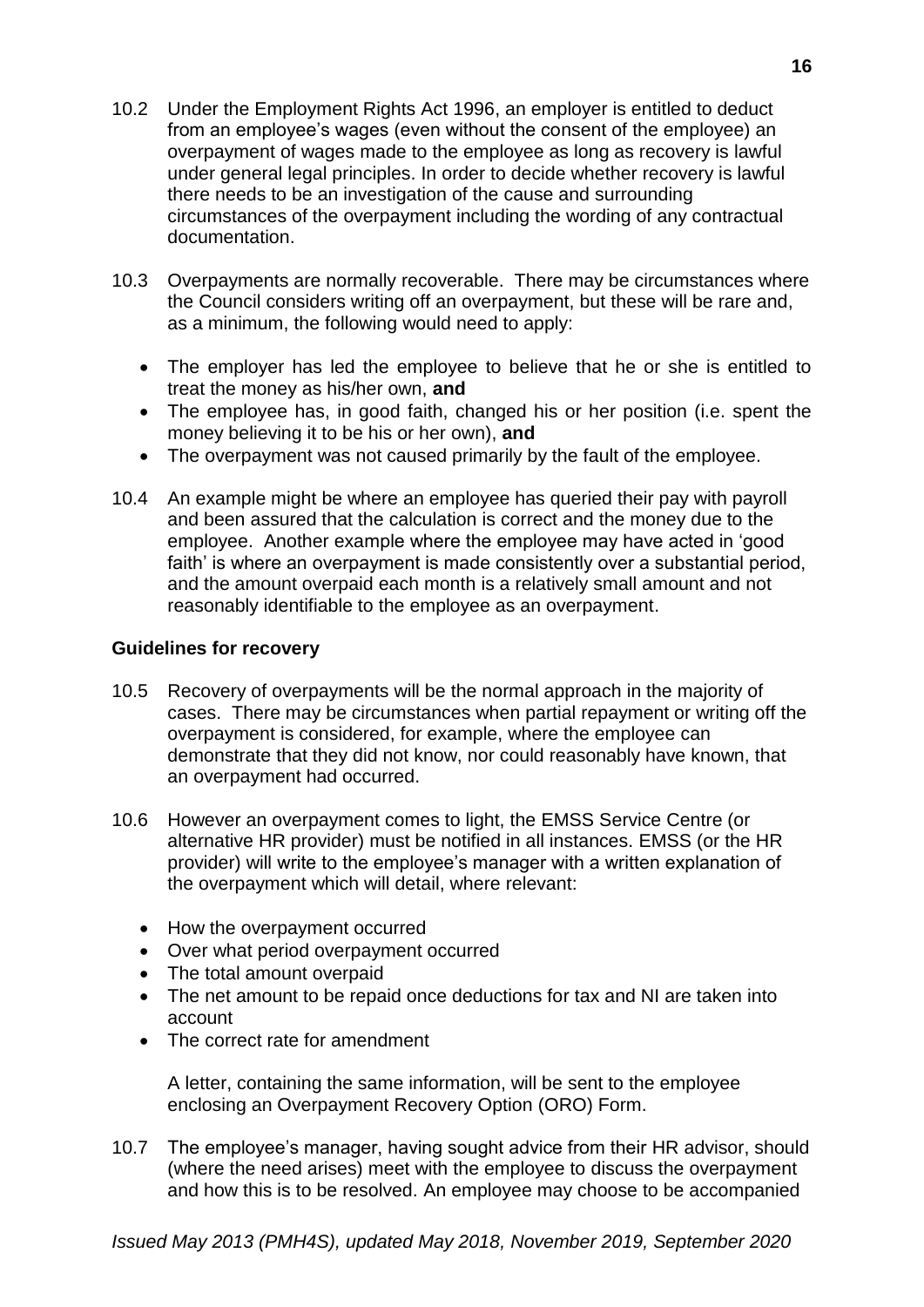at this meeting by a trade union representative or a work colleague if they wish.

- 10.8 The method of recovery of the overpayment could be decided at this meeting having regard to the options which are:
	- (a) A one-off payment for the full amount via salary deduction;
	- (b) A cheque payment for the full net value payable to Nottingham City Council; or,
	- (c) In regular instalments via salary deduction

In discussing the options with the employee, head teachers/governing bodies should have regard to Financial Regulations which stipulate that the maximum recovery period for overpayments should not exceed 12 months unless the Chief Finance Officer has agreed an extended period in exceptional circumstances.

- 10.9 The employee should return the ORO Form to EMSS (or their alternative payroll provider) with their preferred recovery method. Although the employee's written consent to the recovery of the overpayment is not legally required, it is good practice to try and obtain written agreement for overpayments. Where the employee does not return their ORO Form or indicate their preferred recovery method within the timescales specified, recovery of the overpayment will proceed on a default basis. The default recovery method is option (c).
- 10.10 In implementing an overpayment recovery arrangement, Nottingham City Council will act reasonably and in all cases of recovery, the amount being repaid must not result in the employee's basic hourly rate falling below the national minimum wage.
- 10.11 It is important that overpayments are handled fairly and consistently to avoid any hint of favouritism or unlawful discrimination. It is not acceptable to pursue overpayments for some employees but agree to 'write them off' for others. Head teachers/governing bodies should not allow employees to work additional hours and receive paid overtime as a way of 'paying off' the overpayment. If overtime is necessary and approved this is a separate matter and should not be used to offset the amount owed by the employee who has been overpaid.
- 10.12 If there are compelling reasons why the overpayment is not to be recovered the head teacher/governing body should seek advice from EMSS (or alternative payroll provider) and record their reasons for doing so. EMSS (or alternative payroll provider) will need to be advised by the appropriate head teacher/governing body not to pursue the overpayment until the report has been considered and a decision communicated.

## **The process for school-employed staff**

10.13 While it is expected that the principles of this guidance are followed for school-employed staff, the method of recovery may differ depending on the nature of the buy-back arrangements for HR/Payroll Services with the school in question.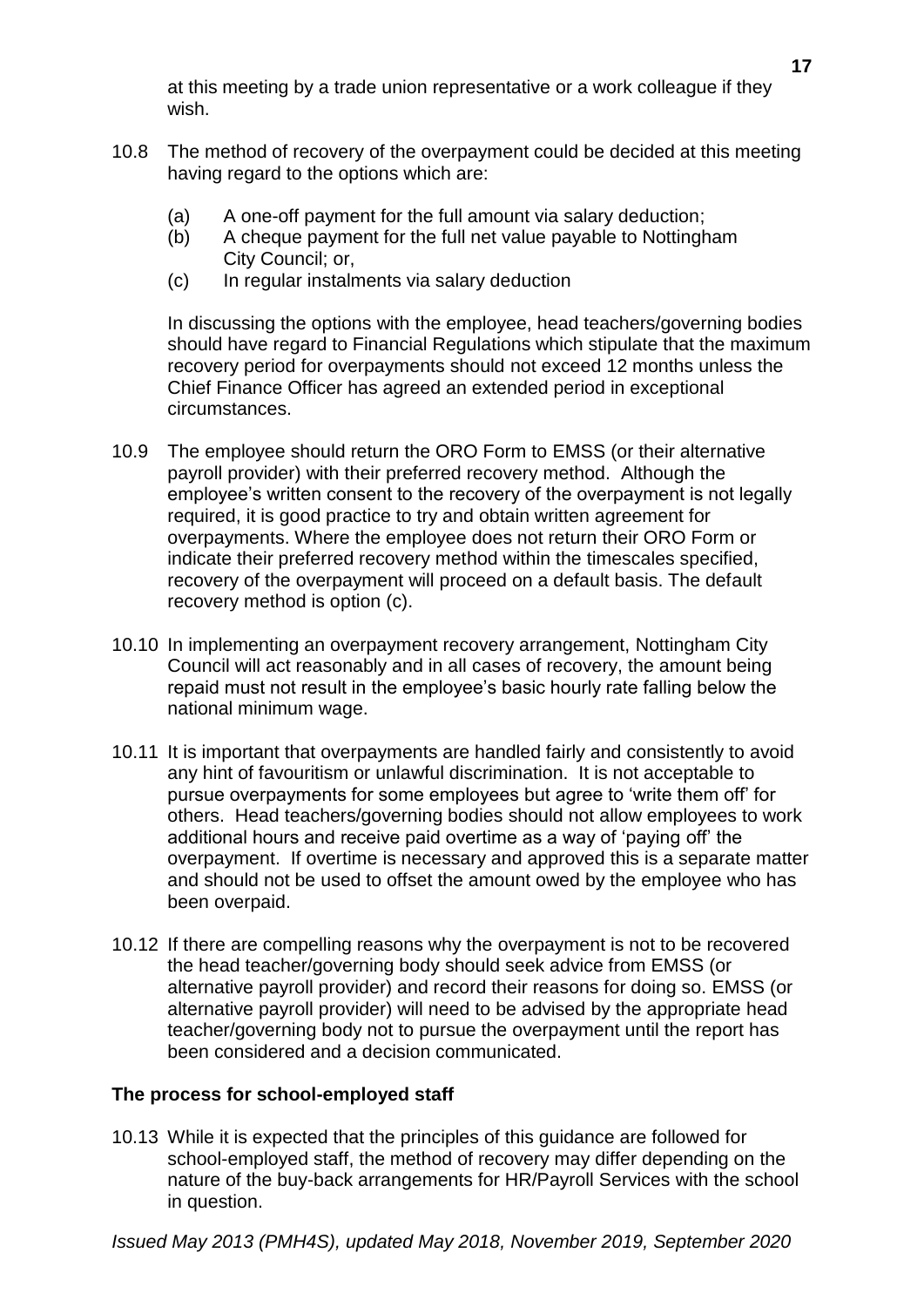### **Disputes**

10.14 Where an employee disputes the overpayment or the proposed recovery arrangement, legal advice may be sought on the matter.

#### **Overpayments where the employee is no longer employed or is on notice**

- 10.15 Where an employee leaves the employment of the Council within the period of an overpayment recovery arrangement, where appropriate any outstanding balance will be deducted from their final pay. Where final pay is not enough to cover the amount of the overpayment, then the outstanding amount will be due to be repaid to the Council within one month after termination of employment.
- 10.16 Where an employee has been overpaid and has subsequently left the employment of the City Council, any outstanding balance will be dealt with as a sundry debt.

## **Confidentiality**

10.17 The confidentiality of employees will be strictly preserved in any overpayment situation and the details of the overpayment and the recovery arrangement will be released on a strict need-to-know basis.

### **11. Responsibilities in applying the pay policy**

#### **Governing Bodies**

11.1 The day to day operational management of pay rests with governing bodies who are accountable for their budgets. It is therefore the governing body's responsibility to ensure that all pay decisions are equitable, reasonable, and affordable, within the existing budget and within Nottingham City Council's pay policy.

#### **Head Teachers/Managers**

11.2 Due to the risk that equal pay poses head teachers and managers must apply the pay policy in all cases and must not make payments that do not accord with it. Any proposals to make payments outside of this policy must be agreed by the HR Director and be signed off by Central Panel.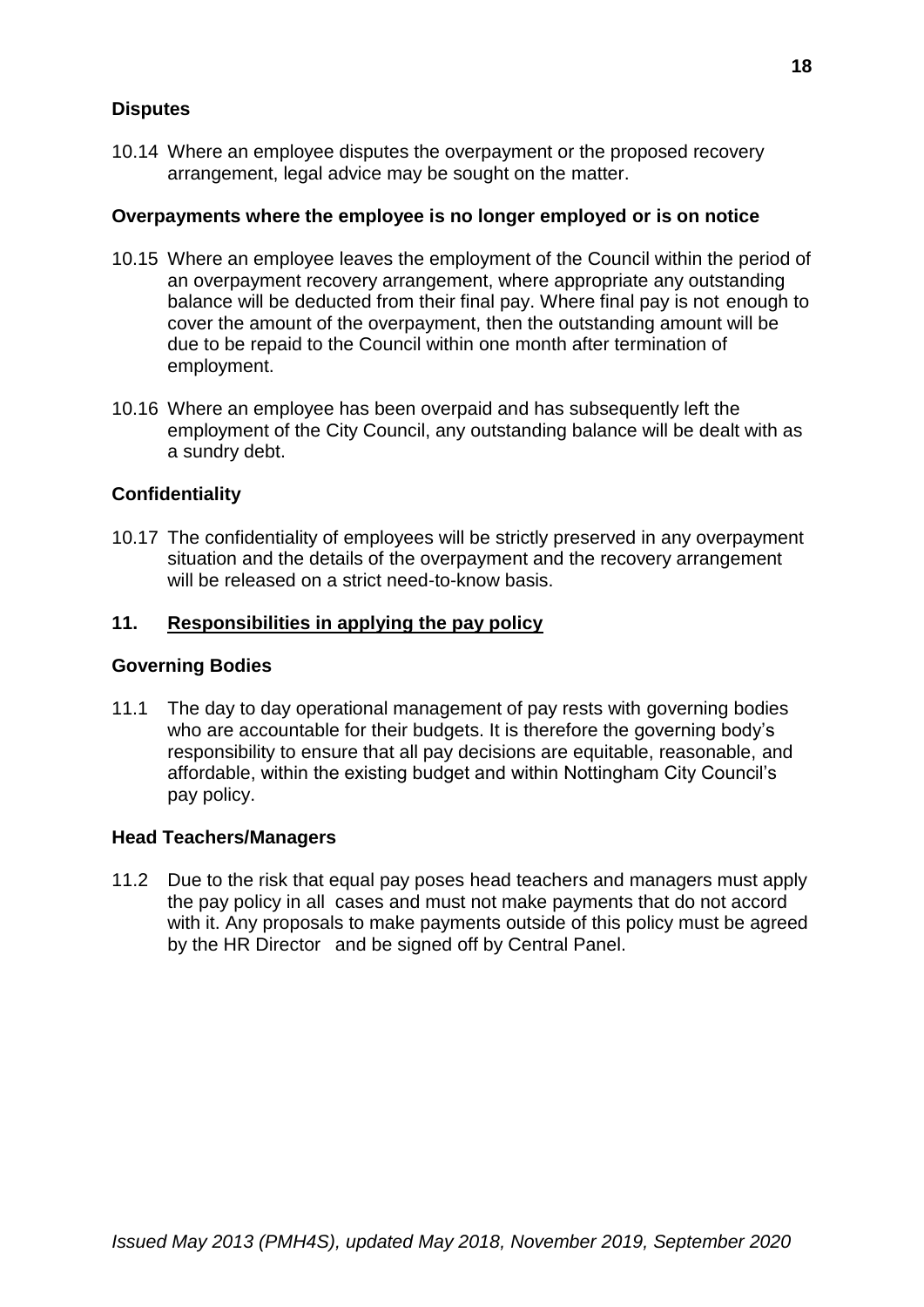| Pay Scales 1 April 2021 (Schools Non-Teaching) |                                |                                                                |                                                          |  |  |
|------------------------------------------------|--------------------------------|----------------------------------------------------------------|----------------------------------------------------------|--|--|
|                                                | <b>Local Government Scheme</b> |                                                                |                                                          |  |  |
| Grade                                          | <b>New Spinal</b><br>Point     | New April 2021<br>Salary                                       | New Hourly Rate                                          |  |  |
| GLPC-A                                         | $\mathbf{1}$<br>1.5            | £18,333<br>£18,425                                             | £9.50<br>£9.55                                           |  |  |
| GLPC-B                                         | $\overline{2}$                 | £18,516                                                        | £9.60                                                    |  |  |
|                                                | 3                              | £18,887                                                        | £9.79                                                    |  |  |
| GLPC-C                                         | $\overline{4}$                 | £19,264                                                        | £9.99                                                    |  |  |
|                                                | 5                              | £19,650                                                        | £10.19                                                   |  |  |
| GLPC-D                                         | 6<br>7<br>8<br>9<br>10<br>11   | £20,043<br>£20,444<br>£20,852<br>£21,269<br>£21,695<br>£22,129 | £10.39<br>£10.60<br>£10.81<br>£11.02<br>£11.25<br>£11.47 |  |  |
| GLPC-E                                         | 12<br>14<br>15<br>17<br>19     | £22,571<br>£23,484<br>£23,953<br>£24,920<br>£25,927            | £11.70<br>£12.17<br>£12.42<br>£12.92<br>£13.44           |  |  |
| GLPC-F                                         | 20<br>21<br>22<br>23<br>24     | £26,446<br>£26,975<br>£27,514<br>£28,226<br>£29,174            | £13.71<br>£13.98<br>£14.26<br>£14.63<br>£15,12           |  |  |
| GLPC-G                                         | 25<br>26<br>27<br>28<br>29     | £30,095<br>£30,984<br>£31,895<br>£32,798<br>£33,486            | £15.60<br>£16.06<br>£16.53<br>£17.00<br>£17.36           |  |  |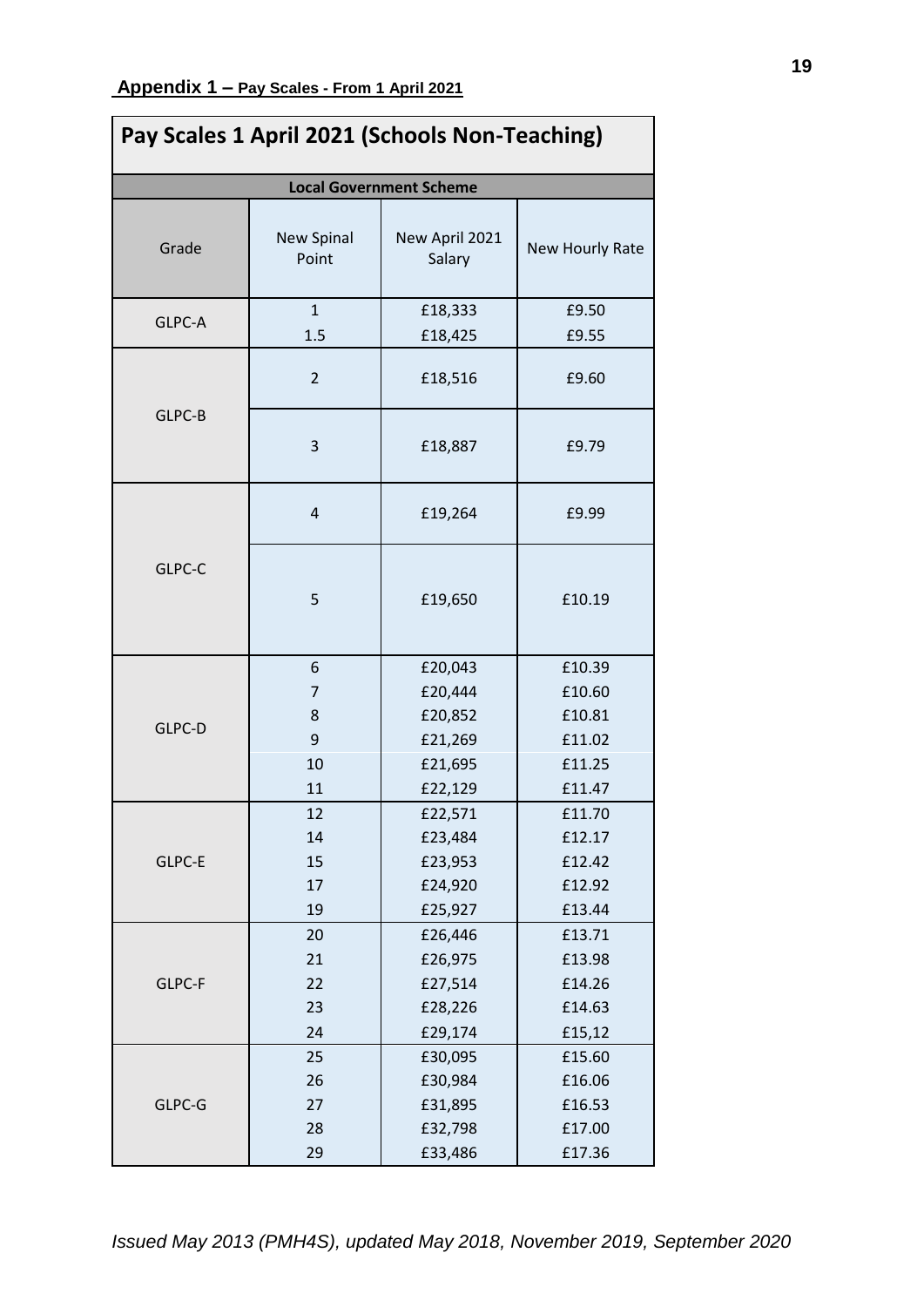| GLPC-H | 30 | £34,373 | £17.82 |
|--------|----|---------|--------|
|        | 31 | £35,336 | £18.32 |
|        | 32 | £36,371 | £18.85 |
|        | 33 | £37,568 | £19.47 |
|        | 34 | £38,553 | £19.98 |
| GLPC-I | 35 | £39,571 | £20.51 |
|        | 36 | £40,578 | £21.03 |
|        | 37 | £41,591 | £21.56 |
|        | 38 | £42,614 | £22.09 |
|        | 39 | £43,570 | £22.58 |
| GLPC-J | 40 | £44,624 | £23.13 |
|        | 41 | £45,648 | £23.66 |
|        | 42 | £46,662 | £24.19 |
|        | 43 | £47,665 | £24.71 |
|        | 44 | £48,682 | £25.24 |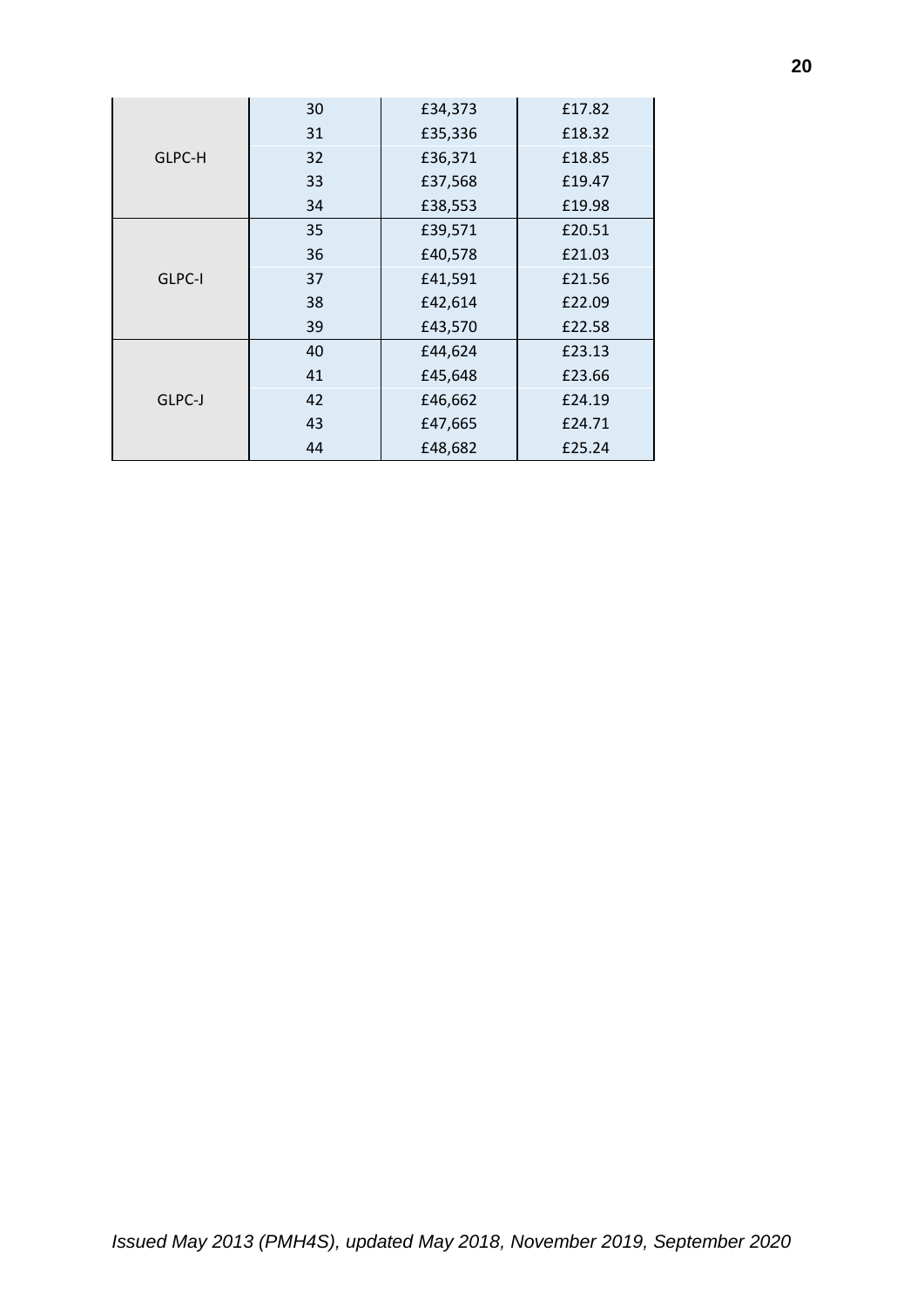# **Appendix 2**

## **Equated Pay (for term time employees)**

## **1. Equated Pay Calculation**

1.1 The calculation to determine your salary uses a percentage to calculate pro rata annual leave and bank holiday entitlements proportionate to the number of weeks worked per year:

Working weeks per year  $X$  5 (days per week)  $\ldots$  x 100 = percentage of all-year 260.71 (weekdays per year) – equivalent full time holiday and bank holiday entitlement in days (see 2. below) salary

1.2 Your total number of weeks' pay may change as you accrue additional annual holidays on completion of five and ten years' service (see 2. below).

## **2. Annual Holidays**

2.1 Payment for annual leave and public holidays is included in the salary formula (see 1. above).

The full time annual leave entitlement included in the salary formula is a follows:

|                    | <b>Basic entitlement</b> | After 5 years'<br>service | After 10 years'<br>service |
|--------------------|--------------------------|---------------------------|----------------------------|
| At or below scp 24 | 25                       | 29                        | 32                         |
| Above scp 24       |                          | 32                        | 34                         |

Annual leave entitlements are pro rata'd for part time and term time employees

2.2 In addition to your annual holiday entitlement, you will be entitled to 8 public holidays (pro rata for part time/term time employees), which form part of the calculation in 1. above.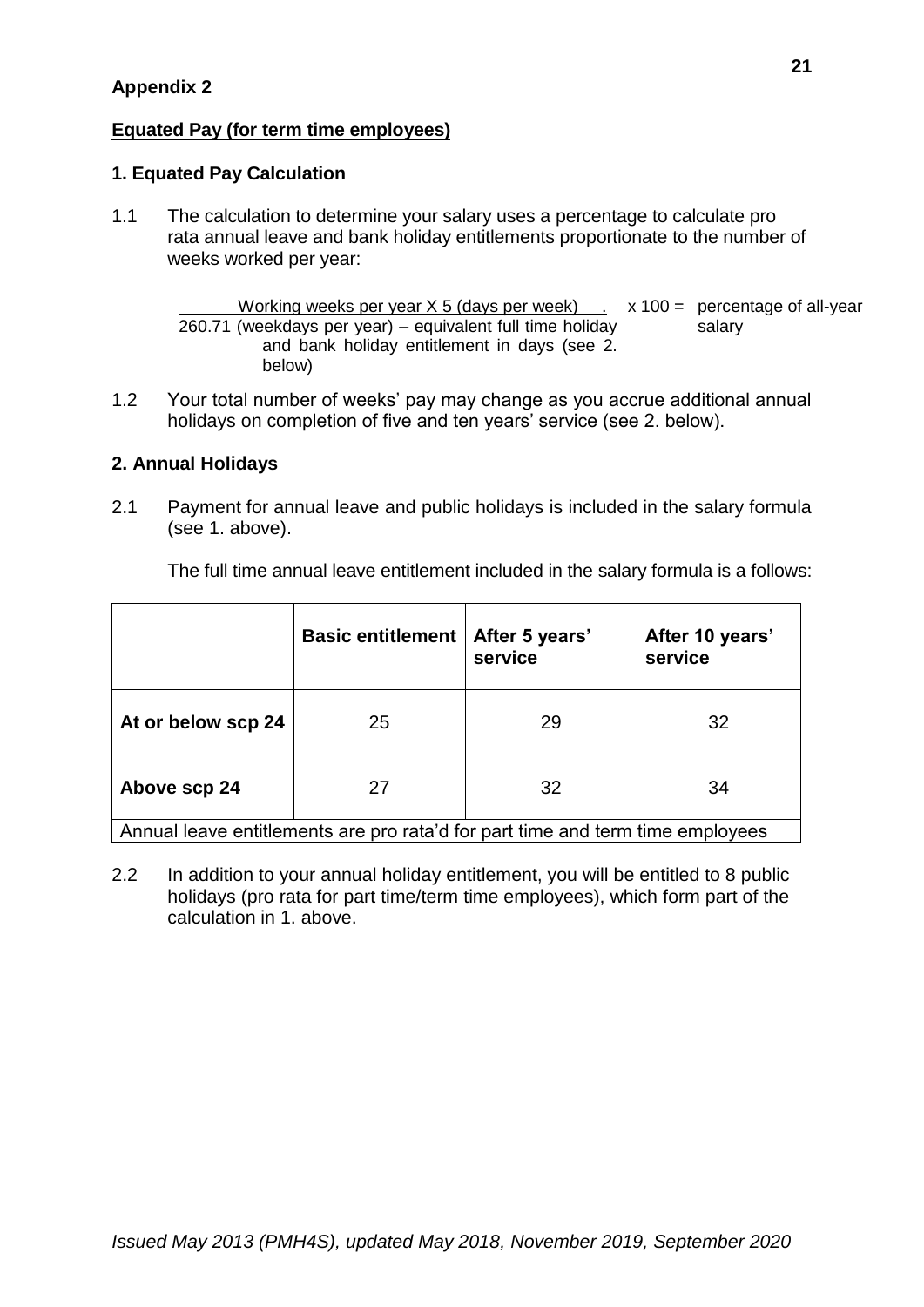| <b>Recruitment Business Case</b><br>This form should be used in cases where a starting salary above the lowest spinal column point<br>for the grade is being considered for an external candidate.                                |                                                                                                                                                                                                          |  |
|-----------------------------------------------------------------------------------------------------------------------------------------------------------------------------------------------------------------------------------|----------------------------------------------------------------------------------------------------------------------------------------------------------------------------------------------------------|--|
| School:                                                                                                                                                                                                                           | <b>Recruitment Panel:</b>                                                                                                                                                                                |  |
| Post title recruited to:                                                                                                                                                                                                          | Chair:                                                                                                                                                                                                   |  |
| Post grade:                                                                                                                                                                                                                       | Panel Member:                                                                                                                                                                                            |  |
| Salary range:                                                                                                                                                                                                                     | Panel Member:                                                                                                                                                                                            |  |
| Appointable Candidate                                                                                                                                                                                                             | Details of candidate's previous employer and post:                                                                                                                                                       |  |
| Name:                                                                                                                                                                                                                             | Previous post title:                                                                                                                                                                                     |  |
| Previous employer:                                                                                                                                                                                                                | Salary*: £                                                                                                                                                                                               |  |
|                                                                                                                                                                                                                                   | *Chair to ensure candidate is aware that this information will<br>be verified by reference and action will be taken if found to be<br>inaccurate, which may include withdrawal of offer of<br>employment |  |
| Intended salary on appointment: £                                                                                                                                                                                                 |                                                                                                                                                                                                          |  |
| Rationale for salary*:                                                                                                                                                                                                            |                                                                                                                                                                                                          |  |
|                                                                                                                                                                                                                                   |                                                                                                                                                                                                          |  |
|                                                                                                                                                                                                                                   |                                                                                                                                                                                                          |  |
|                                                                                                                                                                                                                                   |                                                                                                                                                                                                          |  |
|                                                                                                                                                                                                                                   |                                                                                                                                                                                                          |  |
|                                                                                                                                                                                                                                   |                                                                                                                                                                                                          |  |
| *To include answers to the following:<br>Why is higher salary considered?<br>$\bullet$<br>Details of advice sought<br>٠<br>Candidate's experience/value to school<br>٠<br>Current salaries of employees in same post<br>$\bullet$ |                                                                                                                                                                                                          |  |
| Signed:<br>(Chair of Recruitment Panel)<br>Date:                                                                                                                                                                                  | Once completed, this business case should be submitted to<br>EMSS (or alternative admin/payroll provider) with recruitment<br>paperwork as approval to pay, with a copy retained by the<br>school        |  |